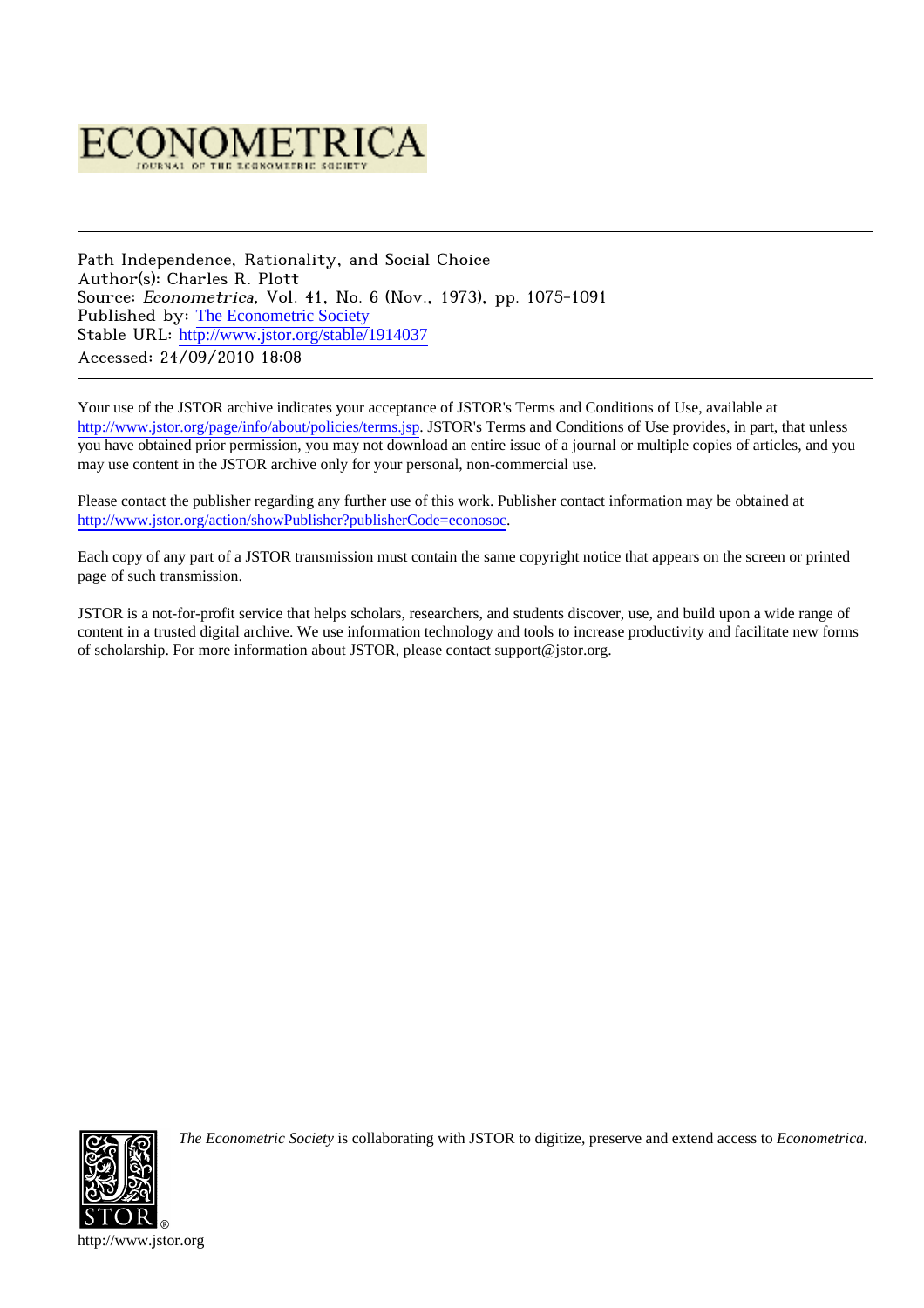# **PATH INDEPENDENCE, RATIONALITY, AND SOCIAL CHOICE**

## **BY CHARLES R. PLOTT'**

**The paper provides several axiomatizations of the concept of "path independence" as applied to choice functions defined over finite sets. The axioms are discussed in terms of their relationship to "rationality" postulates and their meaning with respect to social choice models.** 

#### **1. INTRODUCTION**

**IN ANSWER to critics of the first edition of Social Choice and Individual Values, Arrow advanced in the second edition ajustification for imposing his "consistency" or "rationality" conditions which had not previously appeared, explicitly, in the social choice literature [2, p. 120]. He argued that the rationality conditions were necessary in order for social choices to be independent of the path of choice. He provided no real elaboration on the point. Perhaps he felt no explanation was necessary, since much of the social choice literature, especially those papers which deal with cycles, implicitly place a premium on some type of path-independence property.** 

**The purpose of this paper is to report some results which bear on the meaning and usefulness of this type of property. Specifically, it is shown that path independence is implied by, but does not imply rational choice. The importance of the observation is threefold. First, if path independence, rather than rationality, is desired as a property of social choice, the stronger rationality conditions need not be imposed. One result of this relaxation is that the immediate impossibility result discovered by Arrow is avoided. Welfare economists then are free to explore the possible applications of the tools he provided. Secondly, the observations made raise issues pertaining to the reasons for investigating mathematical properties like path independence in the first place. Thirdly, it is shown that the lines which separate rationality properties, which induce immediate impossibility results, from path-independence properties are very thinly drawn.** 

**We will proceed as follows. Immediately below, in Section 2, a survey of the interpretations of the symbols is given. A glossary is also added at the end. Section 3 provides a brief summary of the arguments which have been advanced in support of "rationality conditions" in the case of social choice. These are presented in order that they can be separated from those arguments which are** 

**<sup>1</sup> The author gratefully acknowledges the financial support supplied by National Science Foundation Grant GS36214 and Resources for the Future. In addition, he wishes to thank Robert P. Parks who found an error in the proof of Theorem 3 in an early draft, and also A. K. Sen and Joel Franklin who provided useful comments. Of course, responsibility for error remains with the author.**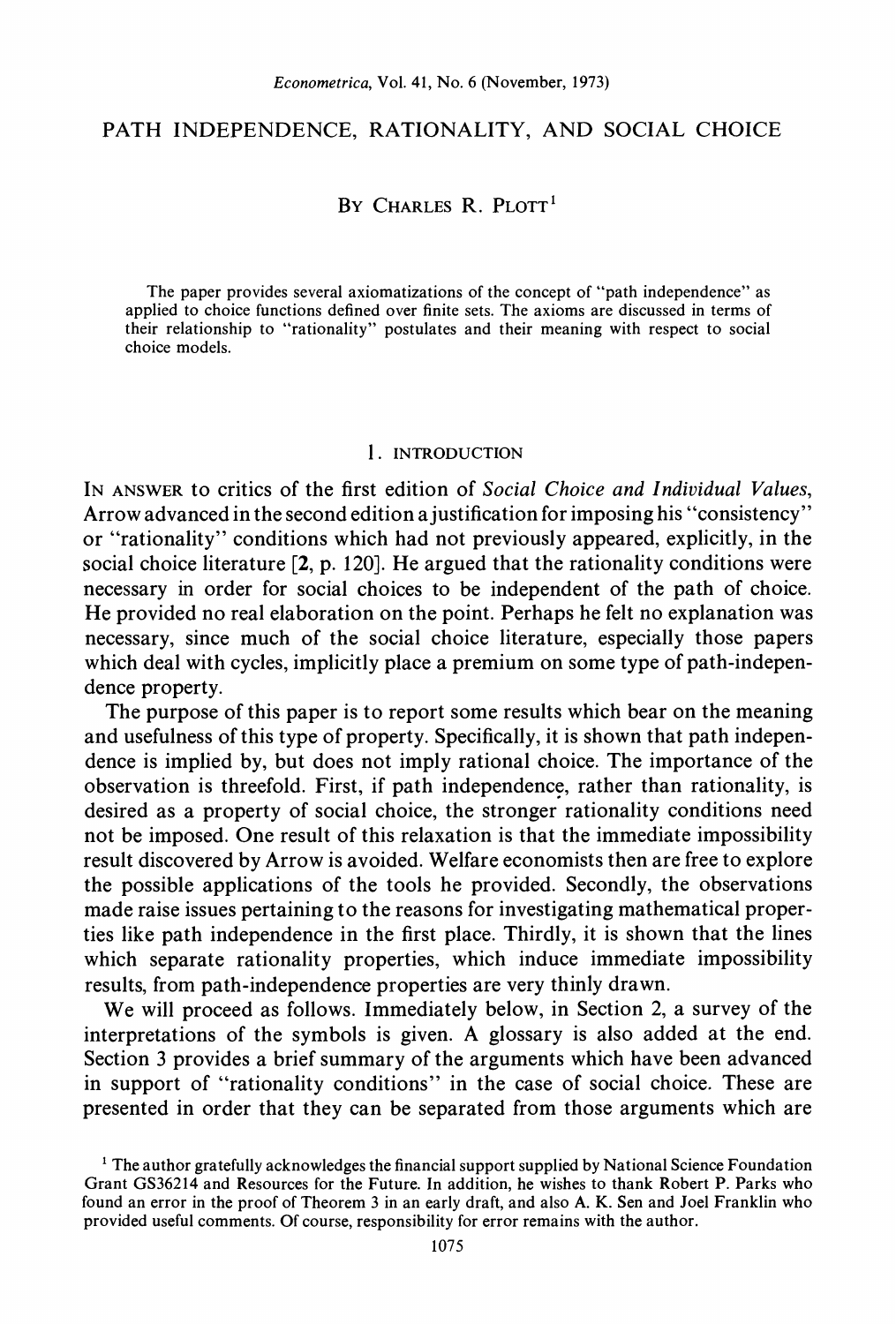**advanced in favor of the path-independence properties. Section 4 contains a discussion of what I consider to be the major "path-independence" type axiom offered here. Its motivation, interpretation, simple mathematical structure, and relationship with rationality conditions are outlined. Section 5 contains two additional axioms. These two axioms are presented as attempts to capture the essence of a second motivation for path independence, which, I suspect, is closer to that which Arrow had in mind. These two axioms are discussed and connected to rationality conditions. The final section is a discussion of the general possibility theorem in view of the results presented here.** 

#### **2. NOTATION AND SYMBOLS**

**Let the set of all conceivable "social states" be designated as E. Each element of E is taken as a complete description of the relevant universe. What is "relevant" depends upon the model. In terms of some broad sociopolitical-economic model, an element of E could be a complete description of the consumption and production activities of each economic agent (including receiving and discharging pollutants), and/or bills passed by the legislature, and/or the resolution of every conflict situation.** 

Consider an arbitrary subset  $v$  of  $E$ . We say the "social choice" over  $v$  is a subset of v. That is,  $C(v) \subset v$  where  $C(v)$  is the set of "chosen" elements. In case  $v$  is a consumption possibility set for an economy, then  $C(v)$  could be the com**petitive equilibria, or the core of the economy, or possibly even a von Neumann-**Morgenstern solution. The point is,  $C(v)$  can be viewed as the set of outcomes **(allowing for the possibility of non-unique solutions)2 of some decision process, whether the process is economic, sociological, or political. The only requirement**  is that the function  $C(v)$  be dictated by the socio-economic laws governing the **process.3 For purposes of exposition, the set v will be called the "agenda."** 

**A** set of v, or a family of subsets of E,  $V = \{v_1, \ldots, v_m\}$  will be called the "admis**sible agenda." This is the collection of sets for which the social choice operates.**  For example, for  $E = \{x, y, z\}$  it could be the case that  $V = \{\{x, y\}, \{x, z\}, \{x, y, z\}\}.$ **In a limited sense, it is the set of "situations" which might face a society. In the case of an economy, it would be the family of consumption possibility sets, any one of which might conceivably occur. In the case of a legislature, it is a family of sets of proposals which a legislature might face. The precise nature of the**  admissible agenda is dependent upon the problem. We assume  $C(v) \neq \emptyset$  for any admissible v, except, of course, for  $v = \emptyset$ , as part of the structure of the problem.

**There may be parameters on the social choice function other than v. For example, the choice may depend not only on v but also on individual attitudes about the elements of E. In case individuals have "preferences" over E, we could** 

**<sup>2</sup> For a discussion of game-theoretic interpretations of such choice structures, see [9, 17, and 18].** 

**<sup>3</sup>We can view the choice function as either itself a model of a process or a model of a model of a process. In either case, the "facts" directly or indirectly are taken as giving the choice function its form. For a review of many of the models that have been developed, see Plott [9].**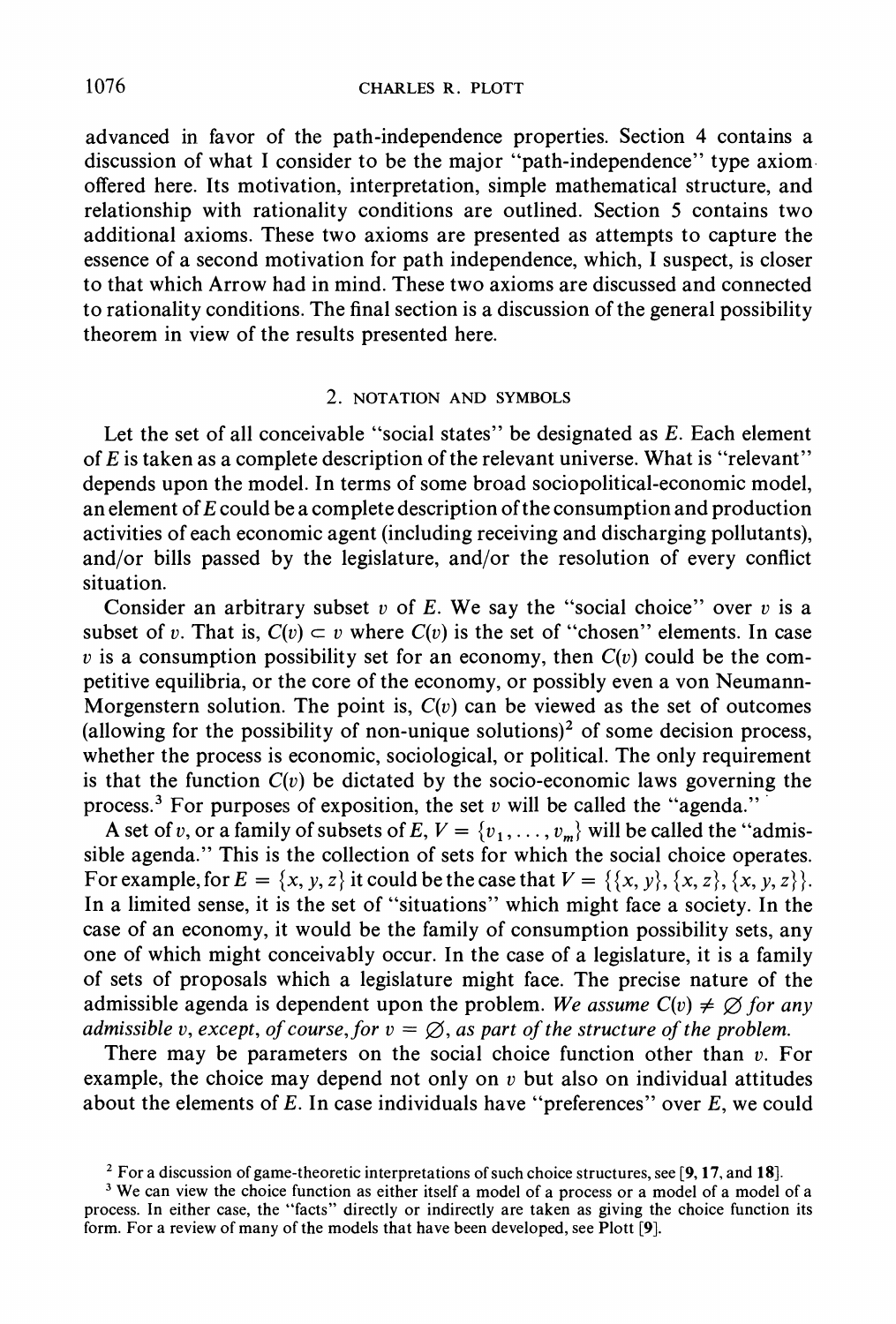designate  $R_i$  as the preference relation of the *i*th individual and, where there are **n** individuals, write the choice function as  $C(v, R_1, \ldots, R_n) \subset v$ . This would indicate that the choice from  $v$  is a subset of  $v$ , but the particular subset chosen **depends upon the vector of individual preference relations. Where D is a set of**  "admissible" vectors of individual preference relations, the 4-tuple  $\langle D, E, V, C(\cdot) \rangle$ **has been called a constitution.4** 

The analysis here will proceed, for the most part, on the assumption that individual **tastes are fixed. Consequently, the additional notation will be dropped. That is, we shall assume individual tastes and other parameters to be fixed even though**  the agenda may change. The notation  $C(v)$  is simpler than  $C(v, \overline{R}_1, \overline{R}_2, \ldots, \overline{R}_n)$ where the bar indicates a constant. Since individual preferences will be assumed **fixed, the broad construction of a constitution is unnecessary. The relevant**  information will be carried simply as  $\langle V, C(\cdot) \rangle$ , where V is the family of admissible agenda and  $C(\cdot)$  is the choice function.

Of the many aspects of the pair  $\langle V, C(\cdot) \rangle$  that could be investigated, only one is of interest here—the rationality properties of  $\langle V, C(\cdot) \rangle$ . Technically speaking, the choice  $C(\cdot)$  is *rational* in case there exists a "preference" relation that "rational**izes" it: that is, in case there exists a binary relation, R, such that for every admissible**  *v*, the choice  $C(v)$  is the set of "maximal" elements in *v*, according to the binary **relation R.<sup>5</sup> Consider the example**  $V = \{\{x, y\}, \{y, z\}\}\$  **and suppose**  $C(\{x, y\}) = \{x\}$ and  $C({y, z}) = {y, z}$ . Now  $xPy, xPz, yIz$  is a transitive rationalization while  $xPy, yIz, xIz$  is an intransitive rationalization of the same data.<sup>6</sup>

**Notice the concept of rational choice does not presuppose that the rationalization of any given data is necessarily transitive. In fact, the concept presupposes no properties of the rationalization at all, other than that it must be a binary relation. Of course, the given data themselves will induce properties on rationalizations. Classifications of rationalizations, or "degrees of rationality," such as total, reflexive, transitive, etc., can be listed.7 Analysis could then proceed on the relationships between data that would guarantee that any rationalization would be in one or more of these various classes. This will be the procedure used here, but interest will be limited to simply one or two types of rationalizations.** 

#### **3. WHY RATIONAL SOCIAL CHOICE?**

**In a very real sense the "degree" of rationality imposed on or required in a constitution depends upon one's view of society and, more importantly, one's view of the purposes of social choice theory. Unfortunately, the question "why rational** 

**7 See Plott [9] and Richter [13].** 

**For the development and discussion of this construction, see [9].** 

<sup>&</sup>lt;sup>5</sup> Formally, a binary relation R rationalizes, or is a rationalization of,  $\langle V, C(\cdot)\rangle$  in case  $(\forall v)_{v\in V}C(v)$  =

<sup>{</sup> $x \in v$ :  $(\forall y)_{y \in v} xRy$ }. If R is a rationalization of  $\langle V, C(\cdot) \rangle$ , it is said to induce  $C(\cdot)$  over V.<br>
The relations of  $\alpha P\beta$  and  $\alpha I\beta$  are defined as  $\alpha R\beta \& \sim \beta R\alpha$ , and  $\alpha R\beta \& \beta R\alpha$ , respectively, where **R is the rationalization. In this particular example we have from the observed choices that any rational**ization must have the properties  $xRy$  and  $\sim yRx$  and  $yRz$  and  $zRy$ . For this example, any binary relation **with these properties is a rationalization. The second rationalization given in the text is intransitive,**  since  $\nu Rz \& zRx \nightharpoonup \nu Rx$ .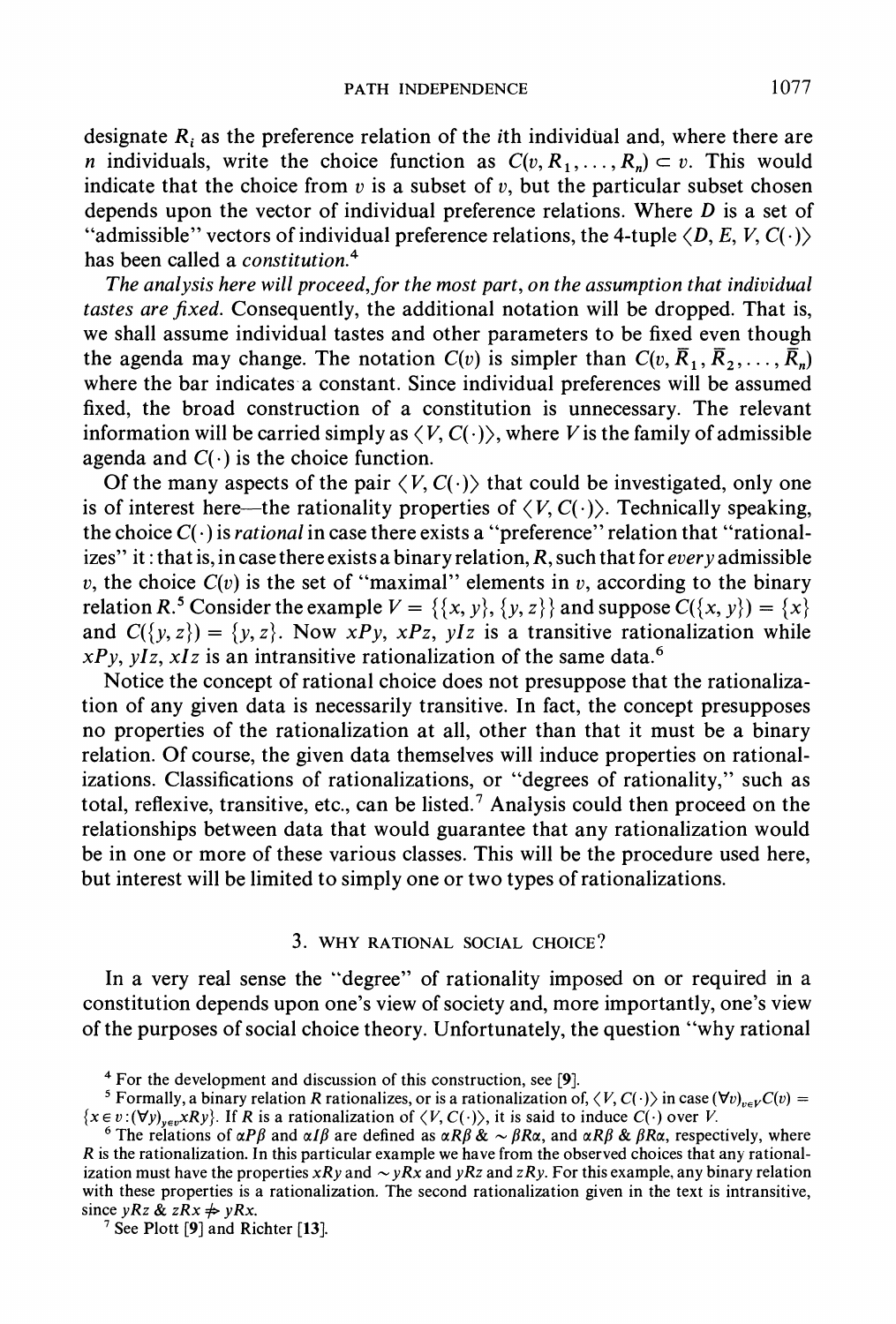**social choice?" is seldom discussed. Then, when the issue is raised, there is a remarkable tendency for writers to "talk past" each other. It is as though each writer finds the answer so "obvious" that he feels little need to be clear on the topic when addressing his colleagues or reading what his colleagues have to say on the subject. Consequently, many potentially serious disagreements never surface.** 

**The case of individual choice is rather easy to understand. Individual choices, for some reason or another, are often consistent with some preference relation over the commodity set, and Richter's W-axiom [13] would appear to be on the order of a law. The case of social choice appears to be different. There seems to be nothing natural at all about rational social choice. In fact, it was in the answer to Buchanan's [4] charge that Arrow was illegitimately transferring properties of individual choice to social choice, that the issue of path independence surfaced in the first place.** 

**Evidently, some view society as an organism (thinking? feeling?) with a "personality," "preference," or "interest" all of its own which is independent of the preferences of individuals. Of course, if one has such a view, requirements of "rationality" would be a natural thing to incorporate in a social choice model. The "degree" of rationality exhibited by choice would, presumably, be the same as that of other "independent" agents, such as individuals, unless, of course, one sees that fellow named Society as having a "deviant personality."** 

**Many of the efforts in the literature are attempts to define or abstractly quantify something called a "social preference." Operationally, it is difficult to distinguish efforts which are motivated from this point of view from those having the motivation outlined in the paragraph above.8 The reason for the difficulty in making the distinction at the operational level is that no one has outlined a convention for determining the bases on which the "social preference" can be judged to be successfully defined. Arrow, on the one hand, appears to be motivated at times by the simple personal feeling that acceptable social choice processes must necessarily be characterized by some sort of consistency. Similarly, Sen [15] views an identification of the "most preferred" to be some sort of inherent precondition to choice. The ground rules for the discussion have not been set.** 

**If one is to speak of social choices as the "most preferred," the "best," or the**  "optimal," then just from the meaning of the words alone<sup>9</sup> it would follow that **choice must be consistent with some binary relation. Of course, there are many candidates for properties required of the binary relation (total? quasi-transitive? transitive?), and this procedure apparently provides no basis for choosing from**  among them. It is also true that this view never really supplies a reason for justifying

**<sup>8</sup>I suppose those who are of the persuasion outlined in the first paragraph could proceed by intro**spection-"what would I do if I were it?" -"it" being society.

**<sup>&#</sup>x27; Suppose x is judged "fair" when the possibilities are (x, y), y is judged "fair" when the possibilities are (z, y), and z is judged "fair" when the possibilities are (x, z). This result does not seem so "odd" to some, whereas to substitute "better" for "fair" would be in violation of their understanding of the words "better" and "best." Put another way, to some, what is "fair" may depend upon the agenda. This is analogous to an argument for the possibility of employing a different social welfare function for every production possibility set.**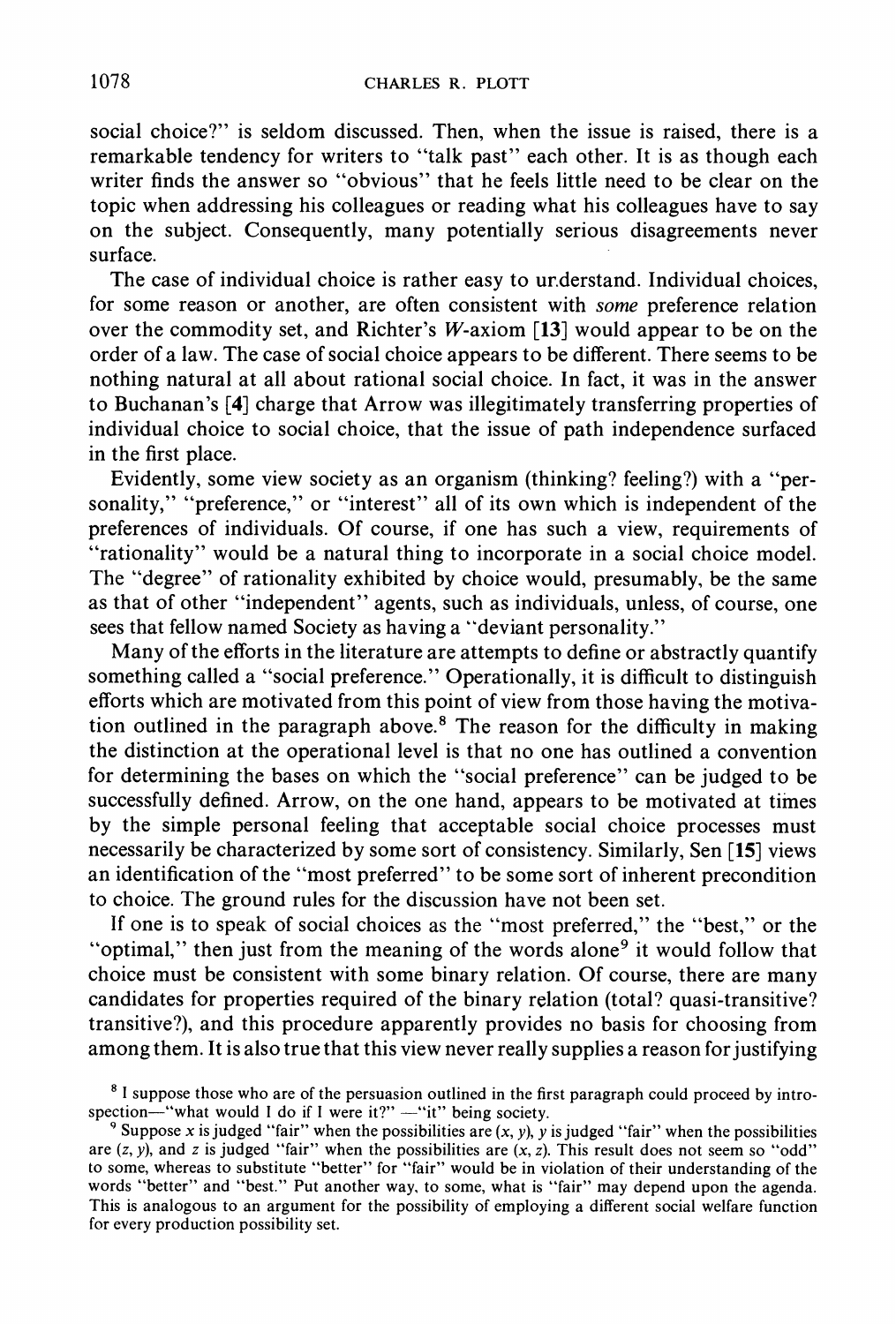**the demand that social choices be restricted to those which are consistent with some concept of "best" in the first place. I suspect that those who appear to subscribe to this point of view feel that the ethic, "the alternatives most preferred by society should be chosen," would be universally accepted if the "proper" definition of "social preference" were provided.** 

**A procedure of demanding the existence of an indicator of "social welfare" which is independent of the particular production possibilities set, has been a basic tenet of almost all welfare economics stemming from Bergson."0 Indeed, the directions as given by the welfare function are frequently taken to be the point from which the applied welfare economist departs. Exactly why the directions must necessarily come in this particular form is not thoroughly discussed. I suspect there has been a presupposition that the definition of welfare would in some sense represent an ethic and that ethics must necessarily be of that mathematical form.** 

**The paper here is not the place to explore the merits or demerits of all these views. Only those which might serve as a basis for formalizing some concept of "path independence" will be examined. The views above are outlined and isolated so that they need not be interjected here as the argument proceeds. It should be pointed out now that part of the discussion which follows presupposes a conceptualization as to the purpose of social choice theory which differs slightly from that presupposed in the discussions above. The problem is not viewed here as one of defining a social preference. Rather, it is seen as one of designing processes for which the choice function, C(v), has "nice" features. The focus is, in part, upon whether or not the institutions available offer sufficient flexibility to permit a "successful" design.** 

**In the next two sections we will present two separate classes of arguments. Both are motivated by the idea that social choice should, in some sense, be independent of previous choices. Throughout the paper we will assume that E is**  finite and  $C(\cdot) \neq \emptyset$  for all nonempty subsets of E.

#### **4. DIVIDE AND CONQUER**

**The first motivation stems from the observation that the process of choosing, from a dynamic point of view, frequently proceeds in a type of "divide and conquer" manner. The alternatives are "split up" into smaller sets, a choice is made over each of these sets, the chosen elements are collected, and then a choice is made from them. Path independence, in this case, would mean that the final** 

**<sup>10</sup> See [9, p. 116] for a formal characterization of the Bergson-Samuelson social welfare function. The contention there is that the Bergson-Samuelson welfare function is a constitution satisfying all of Arrow's conditions, but defined only for a single vector of individual preferences. For every vector of individual preferences one must define a new constitution or social welfare function with the requisite qualities. Each would satisfy all of Arrow's conditions except the first. This is a rather awkward distinction to make, except in the interest of the history of ideas, since, in a world of changing tastes a family of constitutions must be characterized. All of the results which follow from the Bergson welfare function, as well as the spirit of the idea, are retained by simply discussing a single constitution which is defined for all vectors of individual preferences but does not satisfy Arrow's independence of irrelevant alternatives.**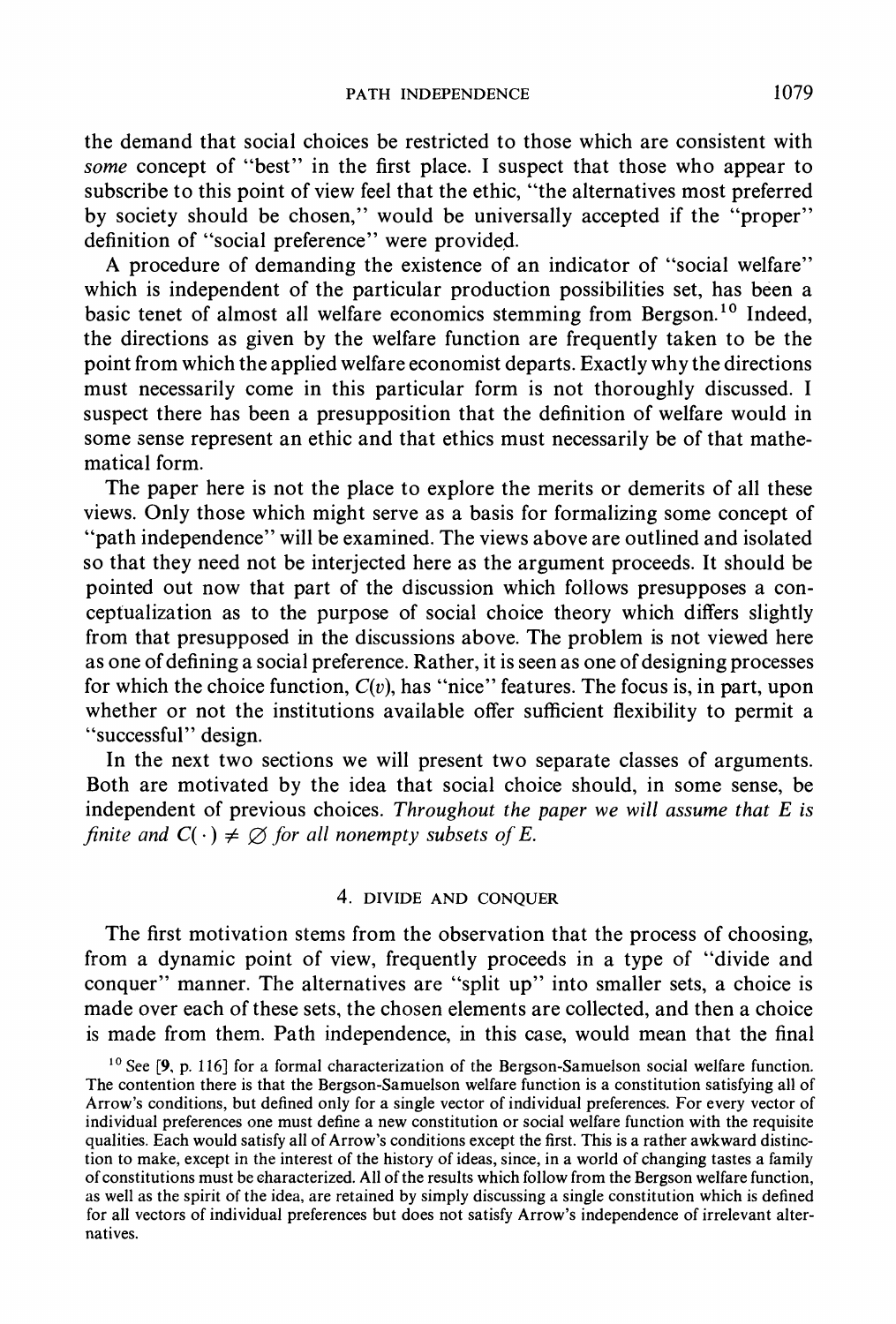**result would be independent of the way the alternatives were initially divided up for consideration.** 

**Clearly, this could be a description of either individual choice or social choice. The case of social choice might be of special interest, however, where the outcomes that should result when the process is functioning "correctly" have been prespecified and the welfare economist is charged with the responsibility of creating or repairing the process in a manner which assures that the pre-specified outcomes will, in fact, occur. A problem of path independence can arise in this case from what appears to be fundamental limitations on institutions. For example, the concept of "majority rule," inherently, refers to a choice over a two-element set. The idea of a proposal either "passing" or "failing" is, at base, binary. Without pursuing this much further, one can easily imagine a group restricting deliberations to four or five issues at a time because of overriding considerations relating to communication costs and other logistical problems. If the institutions a welfare economist has at his disposal for the creation of social choice processes can only operate on "small" sets, how then can he create a choosing process which will handle a "non-small" set? The answer is simple. If the institutions will operate on any "small" set, he can apply them repeatedly. He would thereby "extend" choice from smaller sets to a choice over the non-small set. For example, if his institutions operated on any set with five elements or less, he would split a larger set into smaller sets of five elements or less and then proceed as above to choose, collect choices, and choose again.** 

**Now, if he can design the process so that the outcomes are independent of the initial groupings, that parameter, "path," is one less that he has to worry about.**  Suppose individuals 1, 2, and 3 have, respectively, preference relations  $x > y > z$ ,  $y \ge z \ge x$ , and  $z \ge x \ge y$ . Suppose further that the process he is to create, in this case, must yield  $x$  as the outcome. If he can only use the binary process of **majority rule and if he has no control over the parameter, "path," then it would appear that he has an unsolvable problem.** 

**Let us proceed now, and make the idea of path independence formal. We**  proceed as follows. Assume E is a finite set. Let  $V = \{v_1, \ldots, v_m\}$  be a family of subsets of E and for all S,  $S \subset E$ , define  $V_S = \{V: \bigcup_{v \in V} v = S\}$ . Assume  $v \subset E$  $\& v \neq \emptyset \Rightarrow C(v) \neq \emptyset.$ 

**INDEPENDENCE OF PATH (I.P.):** 

$$
\forall S_{S \subset E} \left\{ V \in V_S \& V' \in V_S \Rightarrow C \left( \bigcup_{v \in V} C(v) \right) = C \left( \bigcup_{v' \in V'} C(v') \right) \right\}
$$

**The axiom says we can choose over S directly or arbitrarily segment S, choose over the parts, and then choose over the choices without changing the ultimate result. Notice that the property holds for all S so one can further refine the segments without worry.** 

**Before proceeding further, it would perhaps be instructive to make some remarks which will help the reader understand the structure of the axiom. These first two remarks establish that I.P. alone is completely divorced from the concept of social rationality.**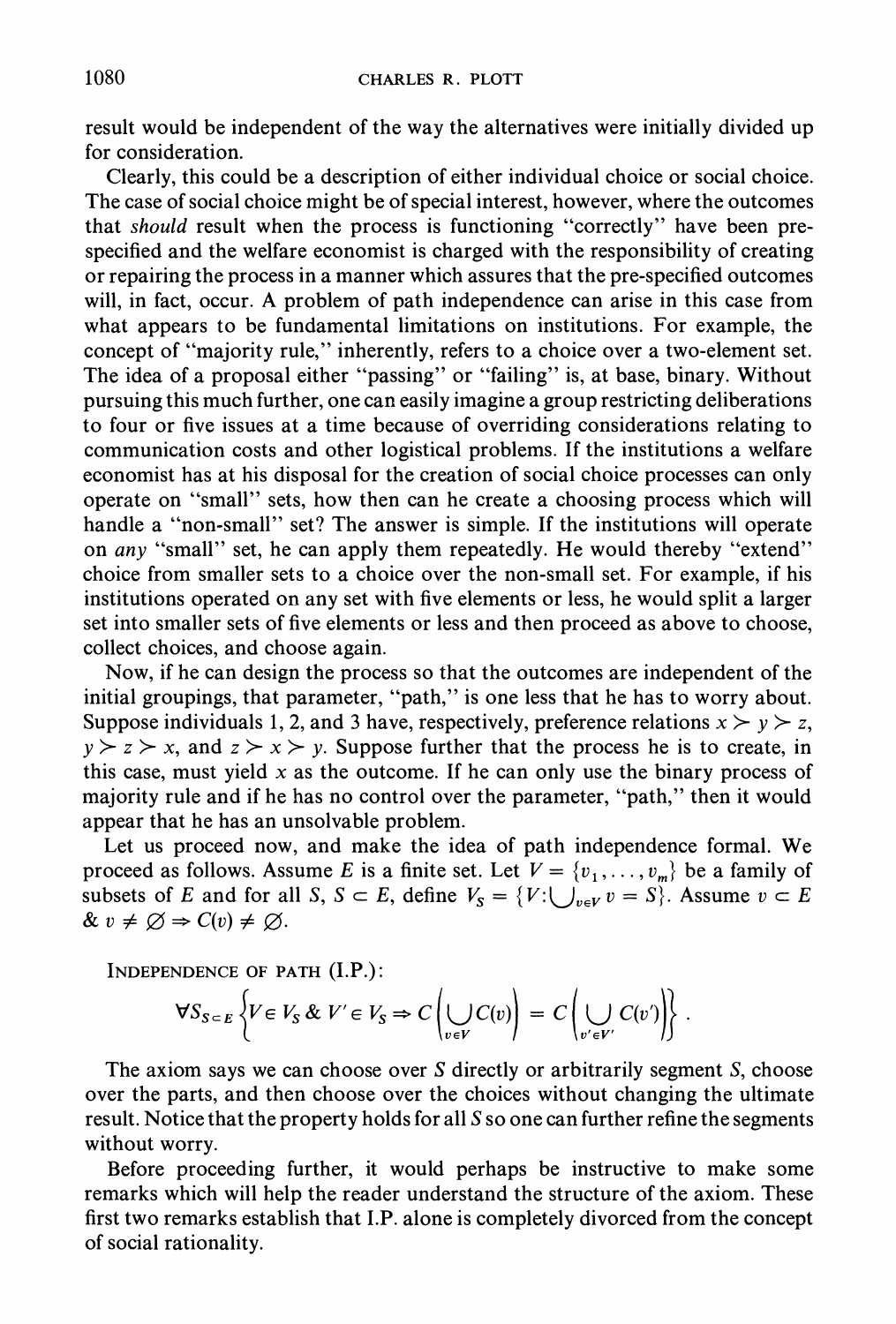**REMARK** 1: Not all  $C(\cdot)$  which satisfy I.P. are rational.

**PROOF:** We need only consider the example for  $E = \{x, y, z\}$ ,  $C(\{x, y\}) = \{x, y\}$ ,  $C({y, z}) = {y, z}$ ,  $C({x, z}) = {x, z}$ , and  $C({x, y, z}) = {x, y}$ . From the twoelement choices, we see that the only possible rationalization (where  $\gamma I \beta \Leftrightarrow \gamma R\beta$  $\& \beta R_y$ ) is xIyIzIx.<sup>11</sup> However, for this binary relation, the maximal elements of  $\{x, y, z\}$  are  $\{x, y, z\}$ , which is inconsistent with  $C(\{x, y, z\}) = \{x, y\}$ . Consequently, **no rationalization exists.** 

**We must now show that the example satisfies I.P. We can give an intuitive argument that I.P.** is satisfied by simply noting  $C({C(x, y), z}) = C({C(x, z), y}) =$  $C({C(y, z), x}) = C({x, y, z}) = {x, y}$ . In order to actually establish that I.P. is satisfied, we must allow for "repeated" and "overlapping"  $v$  in  $V$ .

Suppose  $S \neq E$ . We have, by the construction of  $C(\cdot)$  in this particular example and definition of  $V_s$ ,

$$
(1) \qquad (\forall V)_{V \in V_S} \left[ C \left( \bigcup_{v \in V} C(v) \right) = C \left( \bigcup_{v \in V} v \right) = C(S) = S \right].
$$

Suppose  $S = E$ . By construction  $[x \in S \Rightarrow x \in C(S)]$  &  $[y \in S \Rightarrow y \in C(S)]$ , and by **definition,**  $V \in V_E \Rightarrow [\bigcup_{v \in V} v = E]$ ; consequently we know, for  $V \in V_E$ ,  $\{x, y\} \subset$  $\bigcup_{v \in V} C(v)$ . If  $z \in \bigcup_{v \in V} C(v)$ , we have  $C(\bigcup_{v \in V} C(v)) = C(\{x, y, z\}) = \{x, y\}$ . If  $Z \notin \bigcup_{v \in V} C(v)$ , we have  $C(\bigcup_{v \in V} C(v)) = C(\{x, y\}) = \{x, y\}$ . We conclude

$$
(2) \qquad (\forall V)_{V \in V_E} \bigg[ C \bigg( \bigcup_{v \in V} C(v) \bigg) = \{x, y\} \bigg].
$$

**Statements (1) and (2) together establish that the example satisfies I.P. Q.E.D.** 

**REMARK 2: A choice function, C(-), can satisfy I.P. and have a total, reflexive rationalization without the relation being transitive.** 

**PROOF:** Again we need only consider an example for  $E = \{x, y, z\}$ . Let  $C(\{x, y\}) = \{x, y\}, C(\{y, z\}) = \{y, z\}, C(\{x, z\}) = \{z\}, \text{and } C(\{x, y, z\}) = \{y, z\}.$  The **unique total, reflexive rationalization is (when**  $\alpha P \beta \Leftrightarrow \alpha R \beta \& \sim \beta R \alpha$ **)**  $xI yIz, zPx$ **.** Since  $xRy \& yRz \Rightarrow xRz$ , this rationalization is not transitive.

**We now show the example satisfies I.P. Again, an intuitive reason can be obtained**  by recalling that for any single element  $\{\alpha\}$ ,  $C(\{\alpha\}) = \{\alpha\}$ , and by noticing that

$$
C(\{C(\{x, y\}), z\}) = C(\{C(\{y, z\}, x\}) = C(\{C(\{x, z\}), y\})
$$
  
= 
$$
C(\{x, y, z\}) = \{y, z\}.
$$

**In order to establish the result, we first note** 

$$
(\forall S)_{\substack{S \neq E \\ S \neq \{x,z\}}} C(S) = S,
$$

<sup>11</sup> Read this  $xIy$  and  $yIz$  and  $zIx$ , etc.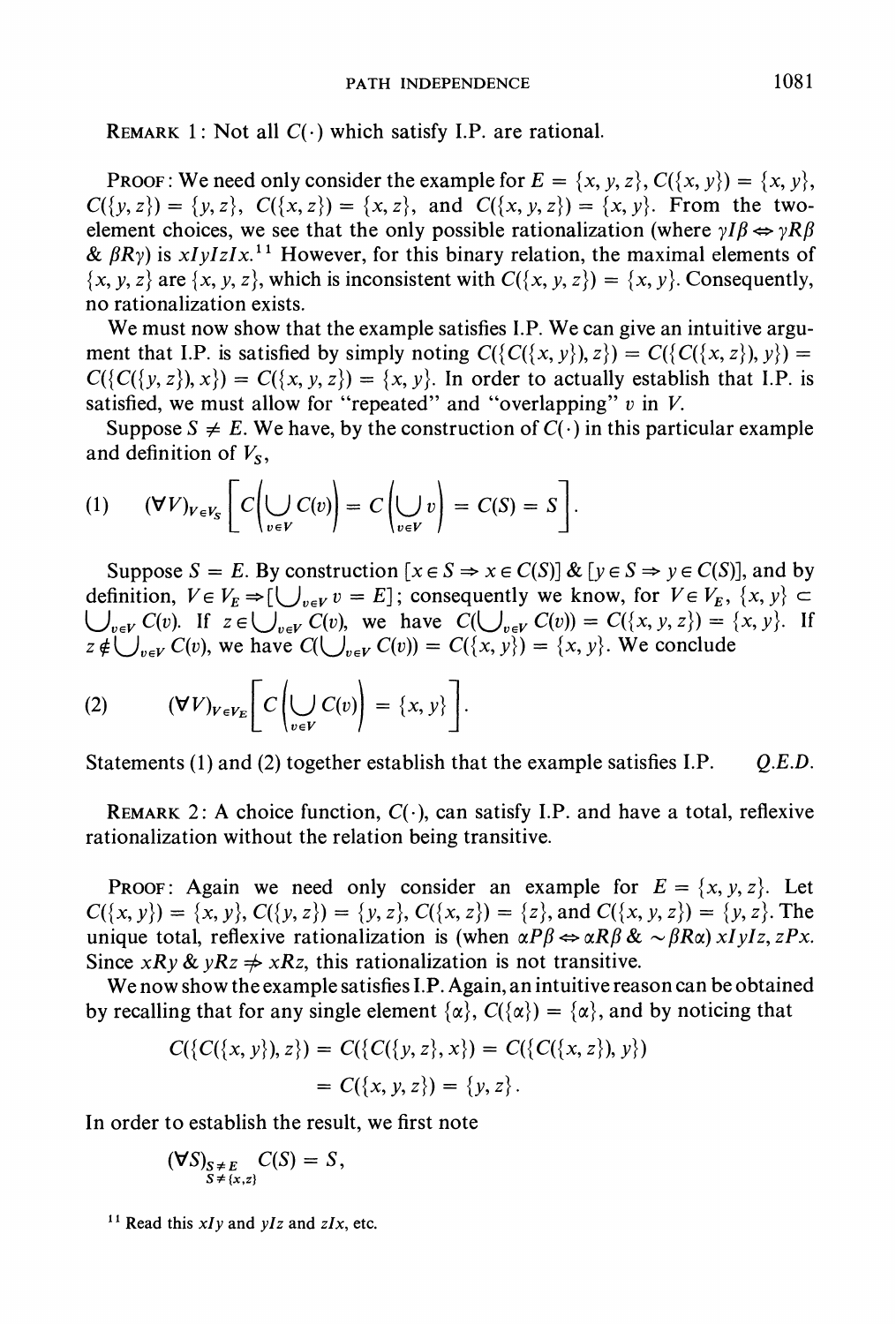**so we can state that,** 

(3) 
$$
(\forall S)_{\substack{S \neq E \\ S \neq \{x,z\}}} (\forall V)_{V \in V_S} \bigg[ C \bigg( \bigcup_{v \in V} C(v) \bigg) = S \bigg].
$$

**Furthermore,** 

$$
(4) \qquad (\forall V)_{V \in V_{\{x,z\}}} \bigg[ C \bigg( \bigcup_{v \in V} C(v) \bigg) = \{z\} \bigg].
$$

For  $S = E$  we have, for  $V \in V_E$ ,  $\{y, z\} \subset \bigcup_{v \in V} C(v)$ . If  $x \in \bigcup_{v \in V} C(v)$ , we have  $C(\bigcup_{v \in V} C(v)) = C(\{x, y, z\}) = \{y, z\}$ . If  $x \notin \overline{\bigcup_{v \in V} C(v)}$ , we have  $C(\bigcup_{v \in V} C(v)) =$  $C({z, y}) = {y, z}.$  So

$$
(5) \qquad (\forall V)_{V \in V_E} \Bigg[ C \left( \bigcup_{v \in V} C(v) \right) = \{y, z\} \Bigg].
$$

**Chaining together (3), (4), and (5) we have a statement of I.P. The example thus satisfies I.P. and the result is established.** Q.E.D.

**The simple structure of the axiom is exposed by Theorem 1, below. It indicates that the three statements I.P., I.P.', and I.P." are all equivalent. The statement IP.' is of interest because it is really the simple way to state the axiom. It says that one only need look, for mathematical purposes, to two-set families. The statement I.P." is of interest because of its own independent interpretation. That axiom says you can proceed by comparing with "'winners" alternatives which have never been in a previous contest.** 

**THEOREM 1: The following two axioms are each equivalent to I.P.:** 

$$
(I.P.) \qquad (\forall v_1)_{v_1 \subset E} (\forall v_2)_{v_2 \subset E} C(C(v_1) \cup C(v_2)) = C(v_1 \cup v_2)
$$

**and** 

$$
(I.P.") \qquad (\forall v_1)_{v_1 \subset E} (\forall v_2)_{v_2 \subset E} C(v_s \cup C(v_2)) = C(v_1 \cup v_2).
$$

**In order to prove this theorem we need two lemmas.** 

**LEMMA** 1: If  $C(\cdot)$  satisfies I.P.' and if  $v \subset C(v^*)$  for some  $v^*$ , then  $C(v) = v$ .

**PROOF:** Suppose  $v \subset C(v^*)$  but  $\hat{x} \in v$  and  $\hat{x} \notin C(v)$ . Now, since  $v \subset v^*$ , we have  $(v^*\setminus v) \cup v = v^*$  and so we can conclude that  $\hat{x} \in C(v^*) = C(C(v^*\setminus v) \cup C(v))$  by application of I.P.' But  $\hat{x} \notin C(v^*\setminus v)$  and  $\hat{x} \notin C(v)$  by assumption, so  $\hat{x} \notin C(C(v^*\setminus v))$  $\cup$  C(v)) which is a contradiction. (Note only disjoint  $v_1$  and  $v_2$  were used, so a little stronger theorem was proved than was stated.)  $Q.E.D.$ little stronger theorem was proved than was stated.)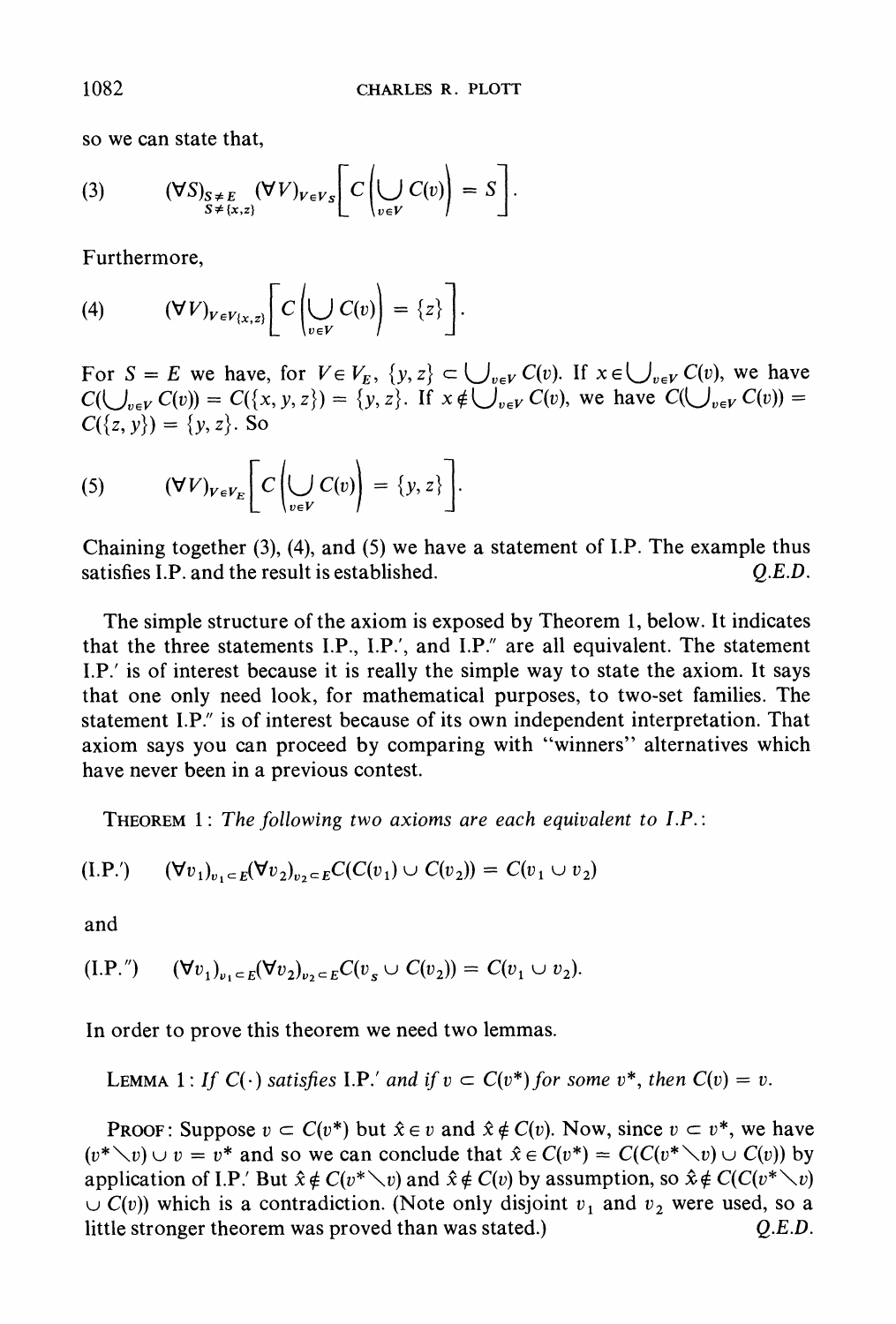**LEMMA** 2: Suppose  $C(\cdot)$  satisfies  $I.P.'$ ; then

$$
(\forall S)_{S\subset E}C(S)\subset C\left(\bigcup_{v\in V}C(v)\right)
$$

for any V such that  $\bigcup_{v \in V} v = S$ .

**PROOF:** Suppose  $C(\cdot)$  satisfies I.P.',  $\hat{x} \in C(S)$ , and  $\hat{x} \notin C(\bigcup_{v \in V} C(v))$  for some S and some V such that  $\bigcup_{v \in V} v = S$ . We see that, in this case,  $\hat{\mathbf{x}} \notin \bigcup_{v \in V} C(v)$ . Otherwise, **since**  $[S \setminus \bigcup_{v \in V} C(v)] \cup [\bigcup_{v \in V} C(v)] = S$ , and since I.P.' is satisfied, we have  $\hat{x} \in C(S) = C(C(S \setminus \bigcup_{v \in V} C(v)) \cup C(\bigcup_{v \in V} C(v))$  which implies, contrary to assumption, that  $\hat{x} \in C(\bigcup_{v \in V} C(v))$ . We see also that  $x \notin [S \setminus \bigcup_{v \in V} C(v)]$ . If this were not **so we could pick any**  $\hat{v} \in V$  with  $\hat{x} \in \hat{v}$ , apply I.P.' to get  $\hat{x} \in C(S) = C(C(S \setminus \hat{v}) \cup C(\hat{v}))$ and note the contradiction with  $\hat{x} \notin C(\hat{v})$  which is true from the conclusion above that  $x \notin \bigcup_{v \in V} C(v)$ .

**Summarizing, we see**  $\hat{x} \notin \{[\bigcup_{v \in V} C(v)] \cup [S \setminus \bigcup_{v \in V} C(v)]\}$ . But this contradicts the fact that  $\hat{x} \in S = \{[\bigcup_{v \in V} C(v)] \cup [S \setminus \bigcup_{v \in V} C(v)]\}$ . We conclude that the assumption  $\hat{x} \notin C(\bigcup_{v \in V} C(v))$  is false and the lamma is proved **assumption**  $\hat{x} \notin C(\bigcup_{v \in V} C(v))$  is false and the lemma is proved  $Q.E.D.$ 

**PROOF OF THEOREM 1: Consider first I.P.' If**  $C(\cdot)$  **satisfies I.P., it clearly satisfies I.P.'** Suppose  $C(\cdot)$  satisfies I.P.' Consider any S and any V such that  $\bigcup_{v \in V} v = S$ . Clearly  $S = \bigcup_{v \in V} v = \{[\bigcup_{v \in V} v] \cup [\bigcup_{v \in V} C(v)]\}$  so application of I.P.' yields  $C(S) = C(C(\bigcup_{v \in V} v) \cup C(\bigcup_{v \in V} C(v)))$ , or simply,  $C(S) = C(C(S) \cup C(\bigcup_{v \in V} C(v)))$ . Now apply Lemma 2 to get  $C(S) = C(C(\bigcup_{v \in V} C(v)))$  and Lemma 1 to get  $C(S)$  =  $C(\bigcup_{v\in V} C(v))$  which is, since S and V were arbitrary, a statement of I.P. Therefore,  $C(\cdot)$  satisfies I.P.

Consider now I.P." Let  $C(\cdot)$  satisfy I.P. We have then, for all  $v_1$  and  $v_2$ ,  $C(v_1 \cup$  $v_2$ ) =  $C(C(v_1) \cup C(v_2))$ . Apply Lemma 1 to get  $C(v_1 \cup v_2) = C(C(v_1) \cup C(C(v_2)))$ **and from the definition of I.P. we get** 

$$
(\forall v_1)_{v_1 \subset E} (\forall v_2)_{v_2 \subset E} [C(v_1 \cup v_2) = C(v_1 \cup C(v_2))],
$$

**which is a statement of I.P."** 

**Suppose now that**  $C(\cdot)$  **satisfies I.P."** We have then  $(\forall v_1)(\forall v_2)[C(v_1 \cup v_2)]$  $C(v_1 \cup C(v_2))$ ]. Let  $\hat{v}_1 = v_1$  and  $\hat{v}_2 = C(v_2)$ , and apply I.P.' to get  $C(v_1 \cup v_2) =$  $C(\hat{v}_1 \cup \hat{v}_2) = C(C(\hat{v}_1) \cup \hat{v}_2) = C(C(v_1) \cup C(v_2))$  which is, since  $v_1$  and  $v_2$  were **unrestricted, a statement of I.P.' We have already shown that I.P.' implies I.P., so we are finished.**  $Q.E.D.$ 

**The mathematical structure underlying path independence concepts such as these, appears to be, at this time, the associative law. The following theorem makes an appropriate connection with something about which a lot is known from a mathematical point of view. The connection made here might provide the proper avenue to follow if one wants to drop the finiteness restriction or perform some other generalization.**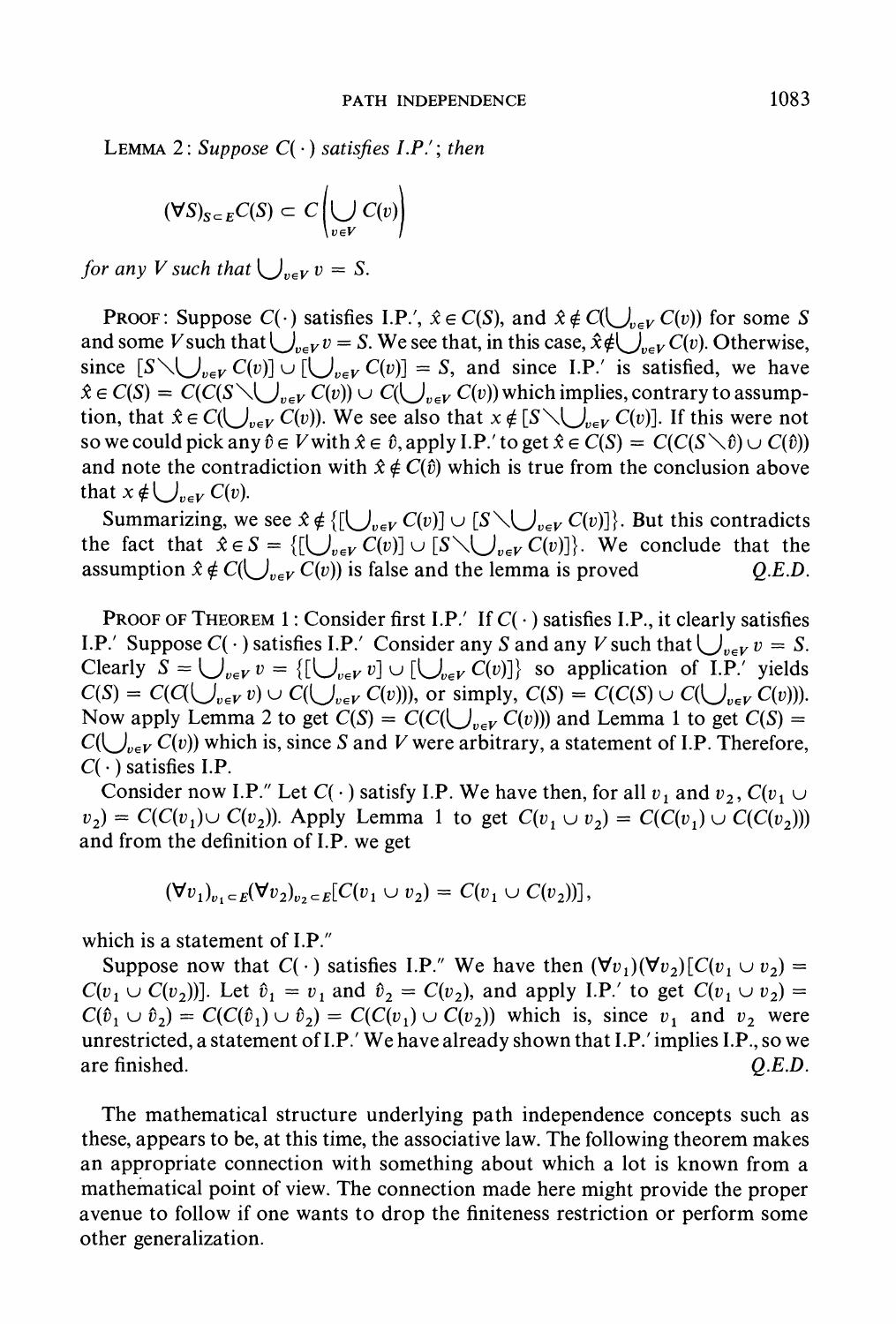**THEOREM 2:** Define  $v_1 \cdot v_2 \equiv C(C(v_1) \cup C(v_2))$ ,  $\mathcal{P}(E)$  as the power set of E, and let  $C(\cdot)$  satisfy I.P.; then  $\langle \cdot, \mathcal{P}(E) \rangle$  forms an abelian semi-group.

**PROOF:** Closure,  $v_1 \cdot v_2 \in \mathcal{P}(E)$  for all  $v_1, v_2 \in \mathcal{P}(E)$ , is satisfied since  $C(v)$  is defined for all v. Commutativity is immediate since  $C(C(v_1) \cup C(v_2)) = C(C(v_2) \cup C(v_1))$  $C(v_1)$ ), i.e.,  $v_1 \cdot v_2 = v_2 \cdot v_1$ . We need only establish the remaining property**associativity. We seek to show that** 

(6) 
$$
v_i \cdot (v_j \cdot v_k) = (v_i \cdot v_j) \cdot v_k \quad \text{for all } i, j, k.
$$

**First note that application of Theorem 1 and Lemma 1 yields** 

$$
(7) \t v \cdot v \equiv C(v).
$$

Now for any  $v_i$ ,  $v_j$ , and  $v_k$ , we have

$$
(8) \t v_i \cdot (v_j \cdot v_k) = C(C(v_i) \cup C(C(C(v_j) \cup C(v_k)))).
$$

Applying I.P., we see  $C(v_i \cup v_k) = C(C(v_i) \cup C(v_k))$  which, when substituted into (8), **yields** 

$$
(9) \t v_i \cdot (v_j \cdot v_k) = C(C(v_i) \cup C(C(v_j \cup v_k))).
$$

**An application of (7) yields** 

$$
(10) \qquad v_i \cdot (v_j \cdot v_k) = C(C(v_i) \cup C(v_j \cup v_k))
$$

**and use of I.P. allows us to conclude that** 

$$
(11) \t v_i \cdot (v_j \cdot v_k) = C(v_i \cup v_j \cup v_k).
$$

**An analogous argument yields** 

$$
(12) \qquad (v_i \cdot v_j) \cdot v_k = C(v_i \cup v_j \cup v_k).
$$

**Simply note that (11) and (12) imply (6) and the result is established. Q.E.D.** 

**We can now move to a consideration of the relationship between path independence and concepts of preference. The following two theorems, Theorems 3 and 4, use I.P. plus another axiom to characterize a necessary and sufficient condition for a choice function to have a quasi-transitive rationalization. Theorem 5 demonstrates that where the choice is always just one element, path independent choice is equivalent to having a weak order rationalization.** 

**Consider the following axiom:** 

**EXTENSION (E):** 

$$
(\forall S)_{S=E}[\{x \in S \& (\forall y)_{y \in S} x \in C(\{x, y\})\} \Rightarrow x \in C(S)].
$$

**The axiom states that if no other element in S beats x in a binary choice, and all such contests are possible, then x is among the chosen elements in S. Notice the**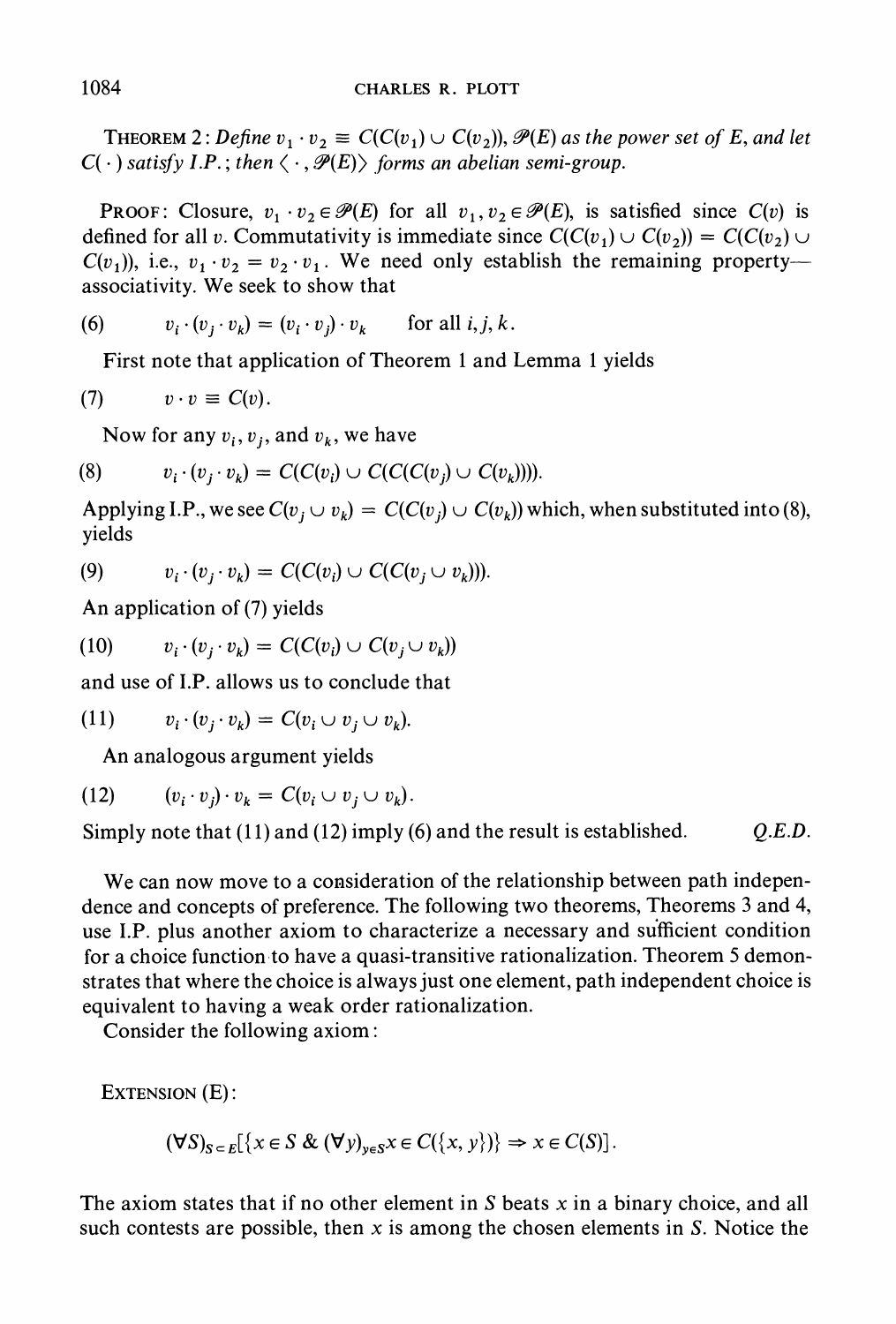**axiom does not imply the existence of a rationalization for the choice, since it does not prohibit elements which x beats in binary contests from being chosen along**  with x. Furthermore the axiom is neither implied by, nor implies  $I.P.^12$ 

**THEOREM** 3: If  $C(\cdot)$  satisfies I.P. and E, there exists a unique total, reflexive rationalization **R** for which  $xPy \& yPz \Rightarrow xPz$ .

**PROOF: Recall, by assumption, that some V contains all subsets of E. In particular it contains all two-element subsets. Consequently, the only candidate for a rationalization is the reflexive relation, R\*, satisfying** 

$$
\forall x, y_{x,y\in E} x R^* y \Leftrightarrow x \in C({x, y}).
$$

If I.P. and E are satisfied, then  $R^*$  is a rationalization. To show this we need only **establish that** 

$$
(\forall S)_{S\subset E}C(S)=\{x:x\in S\&(\forall y)_{y\in S}xR^*y\}.
$$

Suppose  $x \in C(S)$ , and for some  $\hat{y}, \hat{y} \in S$ ,  $\sim xR^*\hat{y}$ . By definition of  $R^*$  we have  $x \notin C({x, \hat{y}})$ . From I.P. we know  $C(C([S\setminus {x, \hat{y}}]) \cup C({x, \hat{y}})) = C(S)$  but  $x \notin$  $C(\lbrace x, \hat{y} \rbrace) \Rightarrow x \notin [C([S\setminus\lbrace x, \hat{y} \rbrace]) \cup C(\lbrace x, \hat{y} \rbrace)] \Rightarrow x \notin C(C([S\setminus\lbrace x, \hat{y} \rbrace]) \cup C(\lbrace x, \hat{y} \rbrace)) \Rightarrow$  $x \notin C(S)$ , contrary to assumption. So  $x \in C(S) \Rightarrow xR^*y(\forall y)_{y \in S}$ . Now if  $(\forall y)_{y \in S} x \in$  $C({x, y})$ , an application of E yields  $x \in C(S)$ . So  $\mathbb{R}^*$  is a rationalization.

It remains to be shown that  $xP^*y \& yP^*z \Rightarrow xP^*z$ . Recalling the definition of  $P^*$ **and R\*, this property is restated as** 

$$
y \notin C({x, y}) \& z \notin C({y, z}) \Rightarrow z \notin C({x, z}).
$$

Assume  $y \notin C({x, y}) \& z \notin C({y, z})$ . Then

$$
C({C(y,z),x}) = C({y,x}) = {x}
$$

**and** 

$$
C({C({x, y}), z}) = C({x, z}).
$$

However, from I.P. we know  $C({C(\{y, z\}), x}) = C({C(\{x, y\}), z})$  which implies  $C({x, z}) = x$ . We conclude that  $z \notin C({x, z})$  which completes the proof. *Q.E.D.* 

**THEOREM 4: If R is any total, reflexive, binary relation over E for which xPy &**   $\gamma Pz \Rightarrow xPz$ , then R induces a unique choice function and this function satisfies I.P. and **E.** 

**PROOF: That an R with the above properties induces a choice function is shown in [14, Theorem II]. Since R is total and reflexive it is consistent with one and only one**  choice function—call this function  $C(\cdot)$ . We need only show that  $C(\cdot)$  satisfies I.P.

**<sup>12</sup>Both Fishburn [7] and Sen [16] have introduced axioms similar to this one. Both, however, differ from each other and differ from this axiom. Sen's is introduced below as his y.**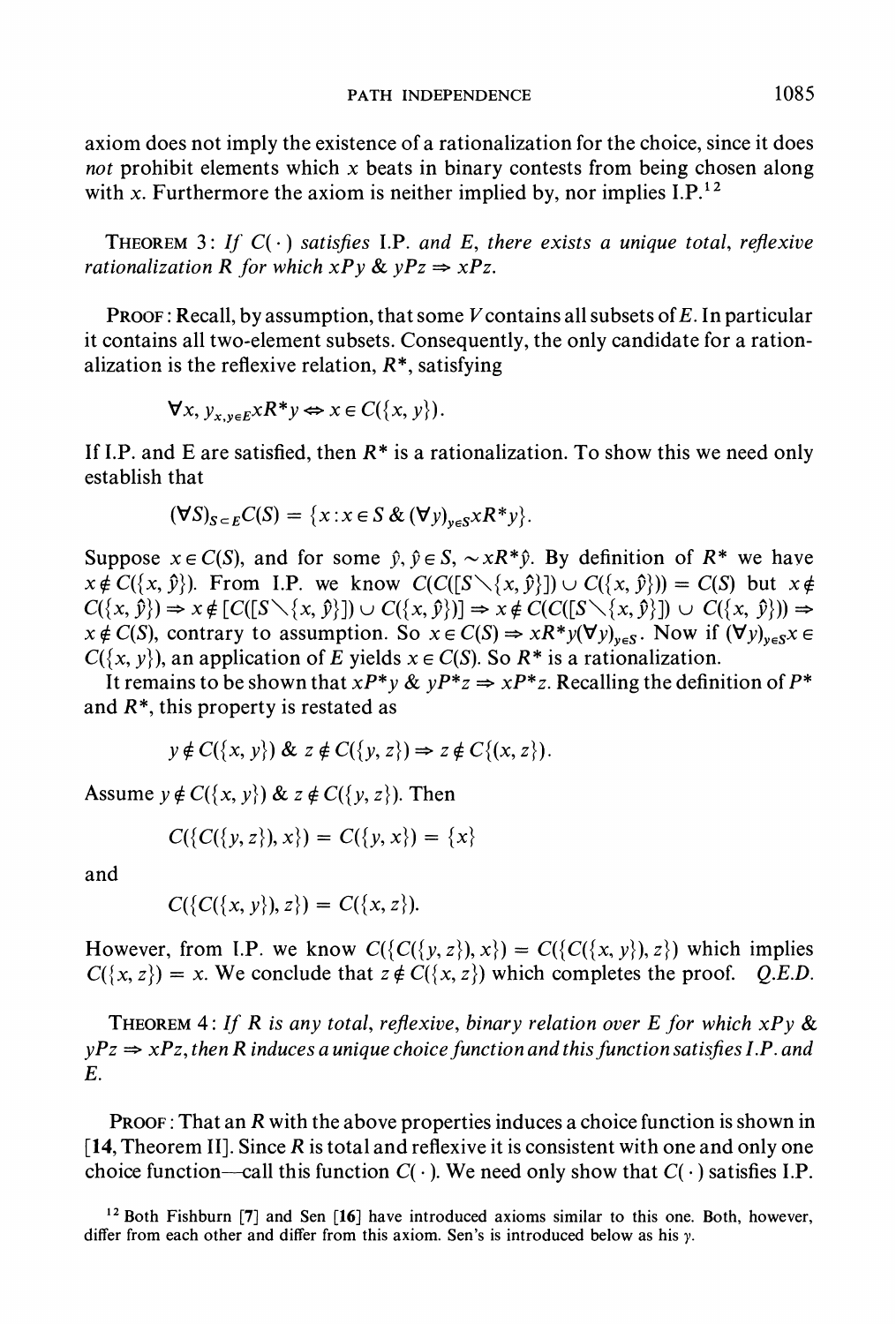**and E. By the definition of "induced,"** 

$$
C(S) = \{x : x \in S \& \forall y_{y \in S} x R y\},\,
$$

**we see E is satisfied.** 

**Now we need to show only that** 

$$
(\forall S)_{S=E}(\forall V)_{V\in V_{S}}C(S)=C\left(\bigcup_{v\in V}C(v)\right).
$$

We show first that  $C(S) \subset C(\bigcup_{v \in V} C(v))$  for any  $S \subset E$  and  $V \in V_S$ . If  $\hat{x} \in C(S)$ , we know, by definition of  $C(\cdot)$ , that  $(\forall y)_{y \in S}$   $\hat{x}Ry$ . It follows directly that  $(\forall v)_{v \in S}$   $\hat{x} \in v \Rightarrow$  $\hat{x} \in C(v)$ . We know now that, for any  $(v_1, \ldots, v_m)$  with  $v_i \subset S$ , if  $\hat{x} \in \bigcup_i v_i$ , then  $\hat{x} \in \bigcup_{i} C(v_i)$ . But since  $\bigcup_{i} C(v_i) \subset S$  and  $\hat{x} \in \bigcup_{i} C(v_i)$ , we have  $\hat{x} \in C(\bigcup_{i} C(v_i))$  as asserted. **We now show** 

$$
(\forall V)_{V \in V_S} C \Biggl( \bigcup_{v \in V} C(v) \Biggr) \subset C(S).
$$

**Suppose**  $\hat{x} \notin C(S)$ . Then  $(\exists \hat{y})_{\hat{y} \in S}$  such that  $\sim \hat{x}R\hat{y}$  since by construction  $C(S)$  is the **set of R-maximal elements of S. Assume further**  $\hat{x} \in C(\bigcup_{v \in V^*} C(v))$  **for some**  $V^* \in$  $V_S$ . From this we get  $\hat{x} \in \bigcup_{v \in V^*} C(v) \Rightarrow \hat{y} \notin \bigcup_{v \in V^*} C(v) \Rightarrow [\hat{y} \in v \Rightarrow (\exists z)_{z \in V} zP\hat{y}].$ Since  $\cup v = S$  and  $\hat{y} \in S$  we know  $\hat{y} \in v$  for some  $v_0$ , and by the previous sentence **there is a**  $z_1 \in v_0$  such that  $z_1 P \hat{y}$ . But  $z_1 \notin C(v_0)$ , for if it were, then  $z_1 \in \bigcup_{v \in V^*} C(v)$ , but since  $z_1P\hat{y} \& \hat{y}P\hat{x}$  by transitivity of P, we conclude  $z_1P\hat{x}$  which implies  $\hat{x} \notin$  $C(\bigcup_{v\in V^*} C(v))$ , as assumed. Therefore,  $z_1 \notin C(v_0)$ , so there exists a  $z_2 \in v_0$  such that  $z_2Pz_1$ . The same argument yields  $z_2 \notin C(v_0)$  and the existence of a  $z_3$  in  $v_0$  such that  $z_3P_2$ . By the finiteness of E the argument can be repeated until the elements in  $v_0$  are exhausted, implying  $C(v_0) = \emptyset$ , contrary to assumption. We reject the assumption  $\hat{x} \in C(\bigcup_{v \in V^*} C(v))$  and conclude

$$
\hat{x} \notin C(S) \Rightarrow \hat{x} \notin C\left(\bigcup_{v \in V} C(v)\right) \quad \text{for any } V \in V_S,
$$

**or,** 

$$
C(S) \supset C\left(\bigcup_{v\in V} C(v)\right).
$$
 Q.E.D.

**THEOREM** 5: If choice over any set is always a single element, and  $C(\cdot)$  satisfies **I.P., then there exists a unique, total, reflexive, transitive rationalization.** 

**PROOF:** Suppose  $\{x\} = C(\{x, y\})$  &  $y = C(\{z, y\})$ . If I.P. is satisfied, we note  $x = C({x, C({y, z})}) = C({C({x, y}, z), z) = C({x, z})$ . So binary choice is transitive. Define  $xPy$  in case  $x = C({x, y})$  and note P is a transitive relation. Define now  $xRy \Leftrightarrow [xPy \text{ or } x = y]$  and note R is a total, reflexive, transitive relation. *Q.E.D.*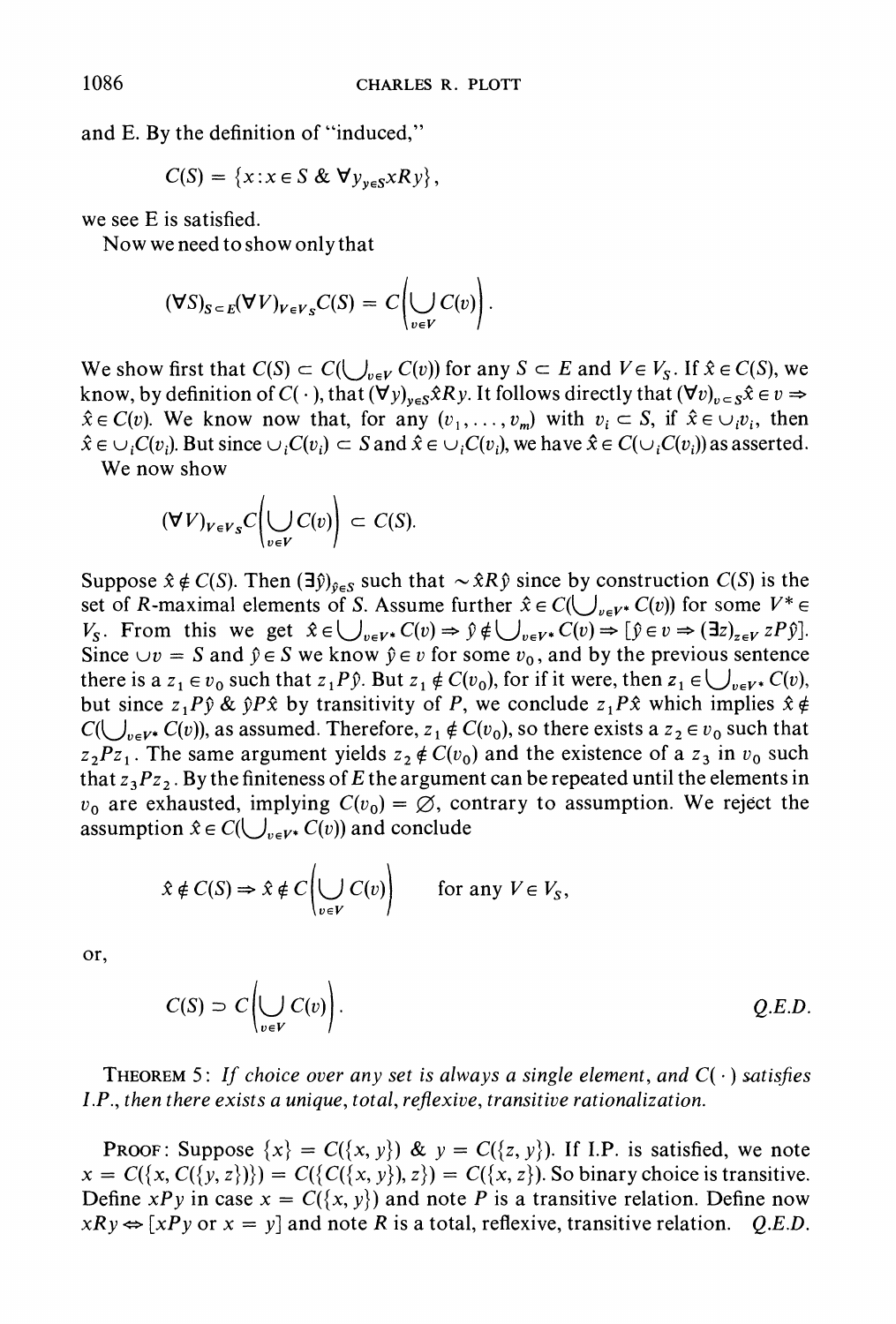#### **PATH INDEPENDENCE 1087**

#### **5. "HISTORY-FREE" CHOICE**

**The second class of motivations for path independence stems from a different but less precise demand when compared to the discussion above. Arrow's original mention of path independence occurs when he is discussing biases in favor of the status quo which, itself, could be the result of the accidental forces of history. He sees "social deadlock" or "paralysis" [6] as something to be avoided in favor of "full adaptability to varying environments" [2, p. 120]. The status quo, or history, should play no dominant role in the determination of choice.** 

**This is a most perplexing argument since the simplest way to assure that the status quo is not favored is to make sure that the choice function is not parameterized by such a variable. Such parameters can be introduced [10], but they have absolutely nothing to do with rational choice or path independence. The perplexing thing is that no such parameters ever appear in Arrow. The choice from a set is always independent of the status quo in his formulation. That is, in the Arrow formulation the choice from a given set can be the same regardless of the alternative indexed as the status quo and regardless of whether or not the process satisfies some type of rationality condition.** 

**That said, however, the matter can still be pursued. Suppose a social choice process is viewed as "working its way" through the elements of v and then "choos**ing." Suppose the agenda is changed from  $v_1$  to  $v_2$ . Since all of the elements of  $v_1$ have been "examined," it would seem "rational" to eliminate the problem of "examining" and "considering" those elements of  $v_1$  still available, as well as the new ones, in order to determine  $C(v_2)$ . We could view the reason for this require**ment as being some type of "computational efficiency" argument.** 

**Two separate axioms are offered as formalizations of this rather loose idea. The reader should also consider I.P." with these interpretations in mind.** 

**AXIOM**  $1: (\forall v_1)_{v_1 \in E} (\forall v_2)_{v_2 \in E} C(C(v_2 \setminus v_1) \cup C(v_2 \cap v_1)) = C(v_2)$ 

This axiom says that if the agenda changes from  $v_1$  to  $v_2$ , the choice over  $v_2$  can **be computed by first considering the set remaining of what was previously available,**  and choosing. Then one takes the chosen elements  $C(v_1 \cap v_2)$ , together with choice over the new elements,  $C(v_2 \setminus v_1)$ , and chooses over the union of the chosen ele**ments.** The result  $C(C(v_2 \setminus v_1) \cup C(v_2 \cap v_1))$  should be the same as  $C(v_2)$ .

**Axiom 1 is very "close" to I.P.', and thus it is "close" to I.P. However, it still differs in an important way. Axiom 1 says that if you take a set and partition it into two parts, the outcome of the resulting sequence of choices is independent of the particular partition; whereas I-P.' is exactly the same except that the two initial**  subsets need not necessarily form a partition—the sets might "overlap."

**REMARK 3: (i) I.P. implies Axiom 1; (ii) Axiom 1 does not imply I.P.** 

**PROOF: The truth of (i) is obvious since Axiom 1 is simply the restriction of I.P. to disjoint paths. In order to establish (ii) we need only consider an example."3** 

**13 A more interesting example can be found in [11].**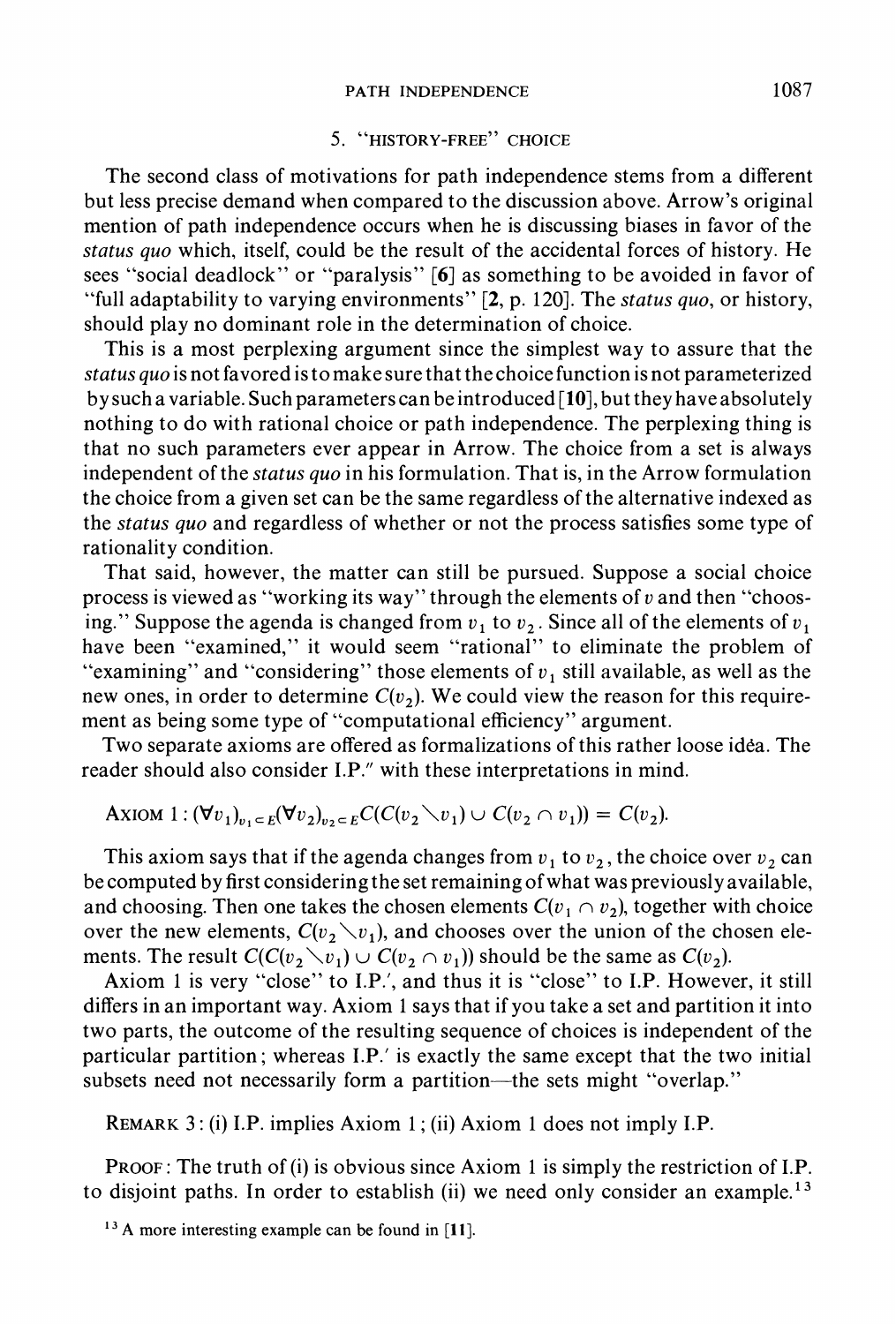Let  $C(\alpha) = \alpha$  for  $\alpha \in [\{x, y\}, \{x, z\}, \{y, z\}]$  and let  $C(\{x, y, z\}) = \{x\}$ . I.P. is not **satisfied since for**  $V = (\{x, y, z\}, \{y\})$  we have  $C(C(\{x, y, z\}) \cup C(\{y\})) = \{x, y\} \neq 0$  $C({x, y, z})$ . The reader can easily establish that the example satisfies Axiom 1. **Q.E.D.** 

**We can, with the aid of the following remark and with the aid of results provided by others, indicate how Axiom 1 is connected to concepts of preference.** 

**REMARK 4: Axiom 1 implies but is not equivalent to the following axiom:** 

$$
(\ast) \qquad (\forall S)_{S \subset E} (\forall V)_{V \in V_S} \left[ C(S) \subset C \Biggl( \bigcup_{v \in V} C(v) \Biggr) \right].
$$

**PROOF:** Suppose, for some  $V \in V_S$  we have  $x \notin C(\bigcup_{v \in V} C(v))$  but  $x \in C(S)$ . If  $x \in \bigcup_{v \in V} C(v)$ , we let  $S_1 = \bigcup_{v \in V} C(v)$  and  $S_2 = S$ . Since  $x \notin S_2 \setminus S_1$  and  $x \notin C(S_1)$ ,  $x \notin C(C(S_2 \setminus S_1) \cup C(S_1 \cap S_2 = S_1))$  so Axiom 1 is violated. If  $x \notin \bigcup_{v \in V} C(v)$ , consider  $v_0$  with  $v_0 \in V$  and  $x \in v_0$ . Such a  $v_0$  exists by construction. Now  $x \notin C(v_0)$ by assumption. Letting  $S_1 = v_0$  and  $S_2 = S$ , we have  $C(C(S_2 \setminus S_1) \cup C(S_2 \cap S_1 =$  $S_1$ )  $\neq C(S)$ , in violation of Axiom 1. The following example satisfies the statement **contained in the Remark but does not satisfy Axiom 1. Hence Axiom 1 implies the statement but is not equivalent to it.** 

Consider  $C({x, y}) = {x, y}$ ,  $C({y, z}) = {y}$ ,  $C({x, z}) = {x}$ ,  $C({x, y, z}) = {x}$ . Note  $C({C(x, y), z}) = {x}, C({C(y, z), x}) = {x, y}, C({C(x, z), y}) = {x, y}$ suggests that  $C(\{x, y, z\})$  is contained in the choice over every path. It is easy to **prove that it is so, as follows. Note that for the example, (i)**  $[x \in v \& v \in \{x, y, z\}] \Rightarrow$  $x \in C(v)$ , and (ii)  $[\bigcup_{v \in V} v = \{x, y, z\}] \Rightarrow (\exists v_0)_{v_0 \in V}$  such that  $x \in v_0$ . These two statements imply that  $x \in \bigcup_{v \in V} C(v)$ . But then by (i) and the construction of  $C(\{x, y, z\})$  we have  $C(\{x, y, z\}) = x \in C(\bigcup_{v \in V} C(v))$ . The example thus satisfies the conditions of axiom (\*). Axiom 1 is not satisfied, however, since  $C({x, y, z}) \neq$  $C(C({x, z}) \cup C({y})).$  Q.E.D.

**In order to connect Axiom I to concepts of preference, the reader should consult Parks [8] and Sen [16]. Parks establishes that axiom (\*) stated in Remark 4 is equivalent to an axiom Sen calls a. Sen, in turn, shows that a, plus an axiom he**  terms  $y<sub>1</sub><sup>14</sup>$  together are necessary and sufficient for a choice function to have a **rationalization; that is, these two axioms, together, are equivalent to Richter's Vaxiom [13], when the latter is restricted to all finite sets. So, if axiom (\*) in Remark 4 is appended to y, a characterization of rational choice is obtained. If, however, Axiom 1 is appended to y, we obtain, in addition to those of the previous section, another characterization of quasi-transitive rational choice. This second result is presented as the following theorem.** 

**THEOREM 6: A choice function satisfies Axiom 1 and y if and only if it satisfies I.P. and E.** 

<sup>&</sup>lt;sup>14</sup> The axioms are as follows, where the sets  $v_1$  and  $v_2$  are arbitrary. **AXIOM**  $\alpha$ :  $v_1 \subset v_2 \Rightarrow [x \in C(v_2) \cap v_1 \Rightarrow x \in C(v_1)]$ **AXIOM**  $\gamma: V \in V_s \Rightarrow [\bigcap_{v \in V} C(v) \subset C(S)].$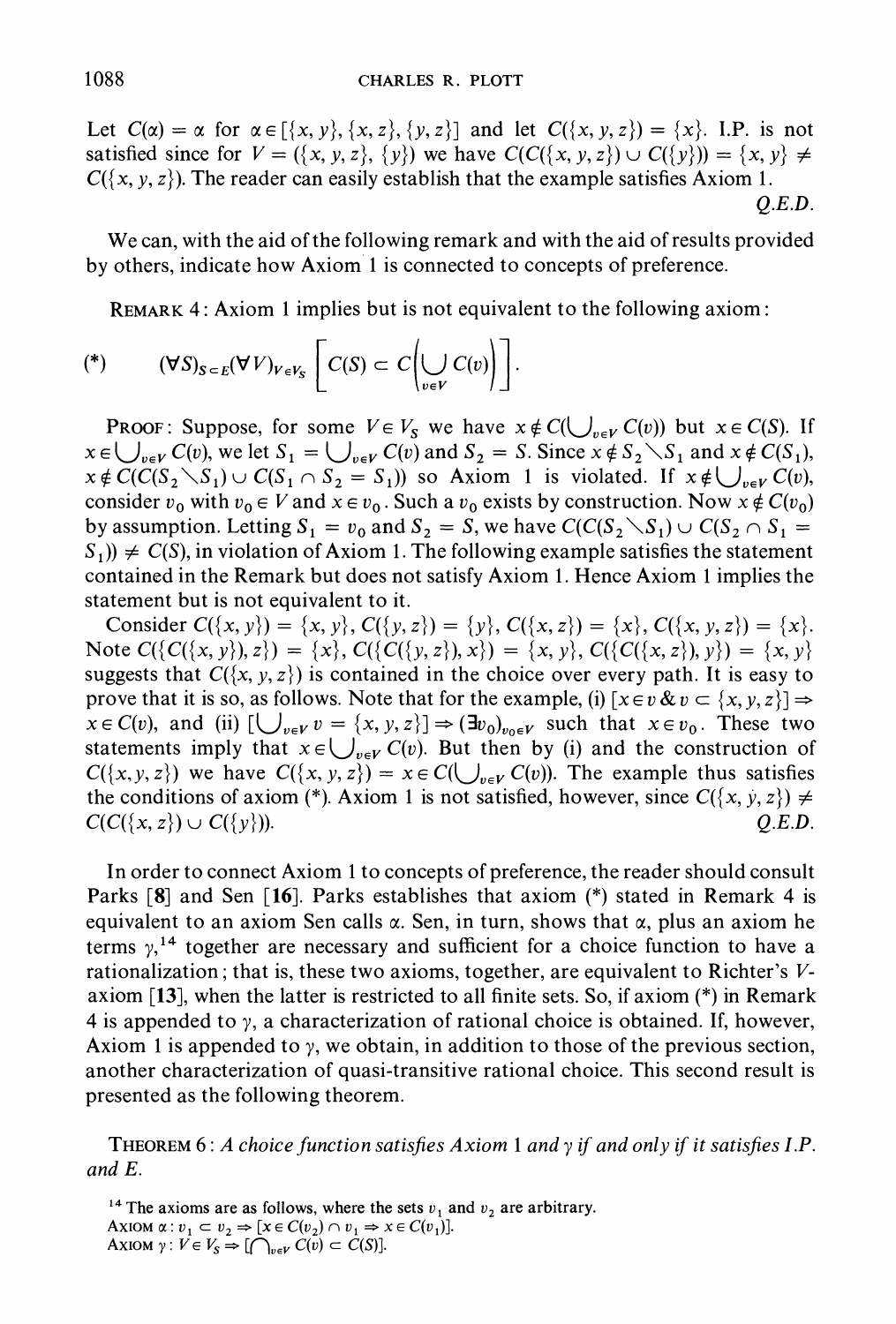**PROOF:** We show first that  $[Ax \text{ is an } \& \gamma] \Rightarrow [I.P. \& E]$ . Notice that if Axiom 1 and  $\gamma$  are satisfied then  $C(\cdot)$  is rational. This follows directly from Remark 4 together **with the Parks-Richter-Sen results. Furthermore, the P relation induced by the**  rationalization must be transitive. If it is not transitive, then for some  $x$ ,  $y$ , and  $z$ we have either  $xPy \& yPz \& zPx$  which is impossible since it would imply, contrary to assumption, that  $C({x, y, z}) = \emptyset$ , or  $xPy \& yPz \& zRx$ . Suppose the latter were **true.** Then let  $v_2 = \{x, y, z\}$  and  $v_1 = \{z\}$  and note  $C(C(\{x, y\}) \cup C(\{z\})) =$  $\{x, z\} \neq \{x\} = C(\{x, y, z\}) = C(v_2)$  which contradicts Axiom 1. So the induced **P** relation must be transitive. Now, since we know  $C(\cdot)$  must be rational with a **transitive P, we apply Theorem 4 and conclude directly that I.P. and E are both satisfied.** 

**Now suppose I.P. and E are satisfied. Clearly Axiom 1 is satisfied. Application**  of Theorem 3 indicates that  $C(\cdot)$  is rational and application of Sen [16, Theorem **T.9**] indicates that  $\gamma$  is satisfied.  $Q.E.D.$ 

**We return now to the ideas which motivated this section and present one final axiom. Suppose we demand that the only information one retains about the current agenda is the choice. If the agenda changes, we might demand the new choice be determined in a contest between previous choices still available and the new opportunities.** 

**Formally, the idea is stated as follows:** 

**AxIOM 2:** 

$$
(\forall v_1)_{v_1 \in E} (\forall v_2)_{v_2 \in E} [\{ [C(v_1) \cap v_2] \neq \emptyset \} \Rightarrow \{ C([v_2 \setminus v_1] \cup [C(v_1) \cap v_2]) = C(v_2) \}].
$$

**The following results:** 

**THEOREM** 7: If  $C(\cdot)$  satisfies Axiom 2, there exists a unique, total, reflexive, **transitive binary relation which rationalizes the choice. Furthermore, every total, reflexive, transitive binary relation induces a choicefunction which satisfies Axiom 2.** 

**PROOF: The result could be established by showing the axiom is equivalent to the weak axiom of revealed preference which in turn implies, under the hypotheses employed here, the existence of a unique weak order rationalization [1, Theorem 3]. Instead, we will establish the first result independently.** 

Assume first  $x \in C({x, y}) \& y \in C({y, z})$ . If  $x \notin C({x, y, z})$ , then  $y \notin C({x, y, z})$ , since if  $y \in C({x, y, z})$  we use the axiom and

$$
C({x, y}) = C([\{x, y\} \setminus {x, y, z}] \cup [C({x, y, z}) \cap {x, y}]) = C(y) = y,
$$

contrary to assumption. Furthermore, if  $x \notin C({x, y, z})$ , then  $z \notin C({x, y, z})$ , since **if it were the axiom implies, contrary to assumption,** 

 $C({y, z}) = C({[y, z] \setminus {x, y, z}] \cup [{z \setminus {y, z}]}] = {z}.$ 

Since  $C({x, y, z}) \neq \emptyset$ , we conclude  $x \in C({x, y, z})$ . Now if  $x \notin C({x, z})$ , from the **axiom we obtain** 

$$
C({x, y, z}) = C([\{x, y, z\} \setminus {x, z}] \cup [\{x, y, z\} \cap {z}]) = C({y, z}),
$$

**contrary to the conclusion that**  $x \in C({x, y, z})$ **. So,**  $x \in C({x, z})$ **.**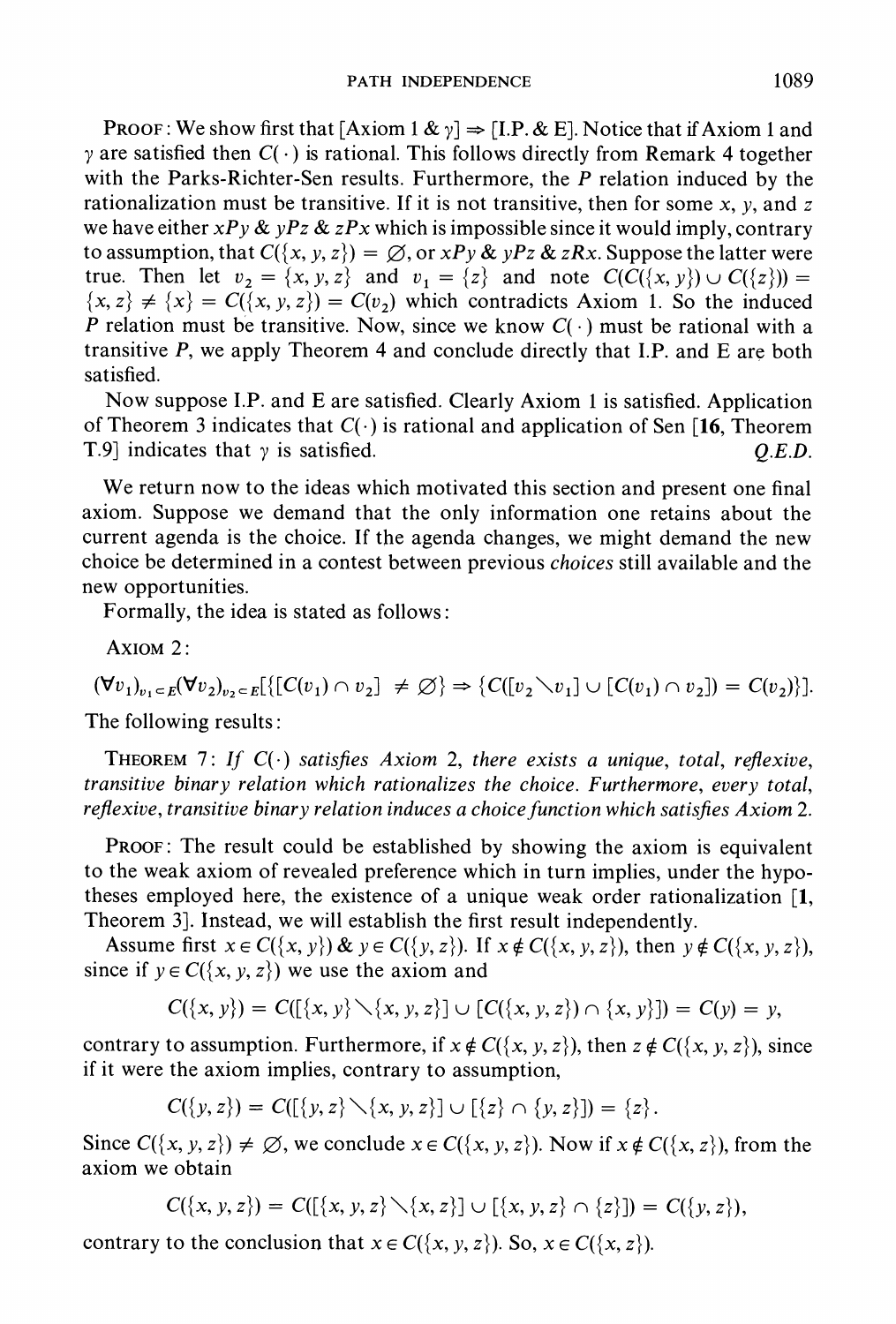**Define**  $\gamma R\delta$  **if and only if**  $\gamma \in C(\{\gamma, \delta\})$ **. Since**  $C(\cdot)$  **is defined for all two-element sets, R is total and reflexive (by convention). From the above result R is transitive.**  We show  $R$  "rationalizes"  $C(\cdot)$ .

Suppose  $x \in C(S)$  but for some  $y \in S$ ,  $x \notin C({x, y})$ . We then get, contrary to the axiom,  $x \notin C(C(S\setminus\{x, y\}) \cup [S \cap C(\{x, y\})])$ . Suppose now  $x \in C(\{x, y\})$  for all **y** in S but  $x \notin C(S)$ . Now,  $\{x, \hat{y}\} \cap C(S) \neq \emptyset$  for some  $\hat{y}$  since  $C(S) \neq \emptyset$ , and from **the axiom we get**  $C(\lbrace x, \hat{y} \rbrace) = C([\lbrace x, \hat{y} \rbrace \setminus S] \cup [\lbrace x, \hat{y} \rbrace \cap C(S)])$ **. Now**  $(\lbrace x, \hat{y} \rbrace \setminus S) = \emptyset$ **. Furthermore,**  $x \notin [\{x, \hat{y}\} \cap C(S)]$  by assumption, so  $x \notin [C(\{x, \hat{y}\} \setminus S) \cup [\{x, \hat{y}\} \cap C(S)]$  $C(S)$ ]; thus we get

$$
x \notin C([\{x, \hat{y}\} \setminus S] \cup [\{x, \hat{y}\} \cap C(S)]) = C(\{x, \hat{y}\})
$$

in violation of our assumption. We conclude  $x \in C(S)$  if  $x \in C({x, y})$  for all  $y \in S$ but since  $x \in C({x, y})$  if  $xRy$ , we conclude R is a rationalization. Proof of the **second half is left to the reader.**  $Q.E.D.$ 

### **6. IMPOSSIBILITY RESULTS**

**We can now turn to a consideration of Arrow's major theorem. One of the conditions he requires in his structure is that the social choice function must be total, reflexive, transitive, and rational. The various motivations for this restriction have been reviewed above.** 

**If we replace his consistency conditions with I.P., his impossibility results do not follow. In fact, we can, in addition to I.P., require E without an impossibility result. An example is provided by Sen [14, Theorem V] which, in view of Theorem 4 here, has the requisite properties.** 

**The example given by Sen is the process that always chooses all Pareto optimal alternatives. Such a process has a quasi-transitive rationalization and thus satisfies I.P. and E. Of course, to some this might not be a very exciting example. Notice, however, that there is no need of requiring the property E, and the removal of this admits additional examples. In fact, there appears to be no overriding reason to impose even I.P. at the very outset of the analysis, even though special considerations make I.P. appear to be a potentially useful tool.** 

**The point is, then, that the path independent line of argument yields no general support for the imposition of rationality conditions on social choice. Support for the rationality condition must be based on some other line of argument, such as one of those outlined in the first section. If no real justification resides there either, then the obvious thing to do is drop the concept of social rationality and apply the tools that remain toward some positive end.** 

**California Institute of Technology**